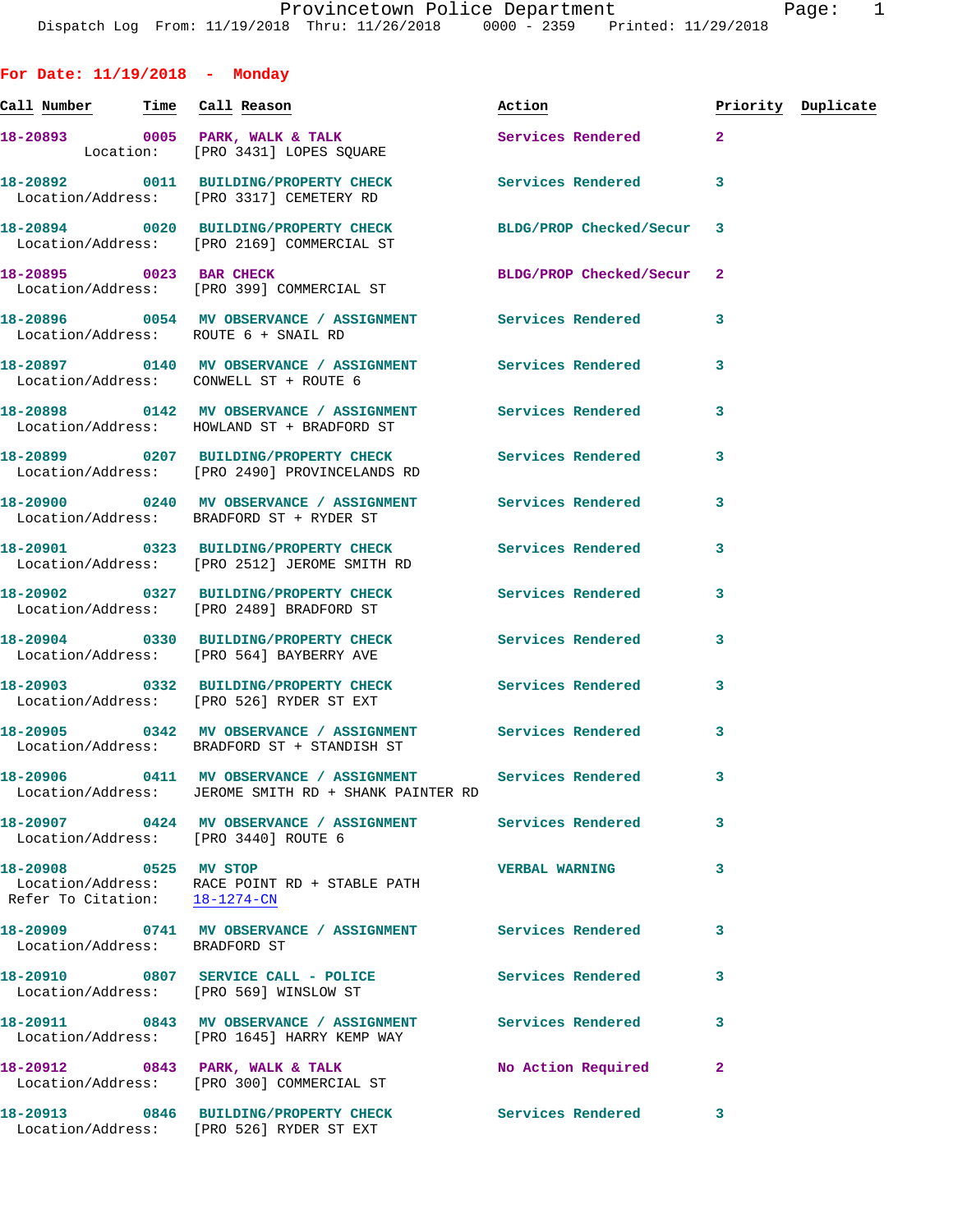|                                                                                                    | 18-20914 0853 TRAFFIC CONTROL<br>Location/Address: [PRO 366] COMMERCIAL ST                                    | SPOKEN TO                 | 3            |
|----------------------------------------------------------------------------------------------------|---------------------------------------------------------------------------------------------------------------|---------------------------|--------------|
| 18-20915 0901 ASSIST CITIZEN<br>Location/Address: COMMERCIAL ST                                    |                                                                                                               | SPOKEN TO                 | $\mathbf{3}$ |
|                                                                                                    | 18-20917 0943 BUILDING/PROPERTY CHECK<br>Location/Address: [PRO 2540] RACE POINT RD                           | <b>Services Rendered</b>  | 3            |
|                                                                                                    | 18-20918 1025 LARCENY / FORGERY / FRAUD Referred to Other Agenc<br>Location/Address: [PRO 1359] COMMERCIAL ST |                           | $\mathbf{2}$ |
|                                                                                                    | 18-20920 1105 MV OBSERVANCE / ASSIGNMENT Services Rendered<br>Location/Address: SHANK PAINTER RD + BROWNE ST  |                           | 3            |
| 18-20921 1218 ALARM - GENERAL                                                                      | Location/Address: [PRO 1645] HARRY KEMP WAY                                                                   | Services Rendered         | 1            |
|                                                                                                    | 18-20922 1259 PARK, WALK & TALK<br>Location/Address: [PRO 175] COMMERCIAL ST                                  | Services Rendered         | $\mathbf{2}$ |
| 18-20923 1456 MV COLLISION<br>Location/Address: [PRO 3287] ROUTE 6<br>Refer To Accident: 18-133-AC |                                                                                                               | <b>Vehicle Towed</b>      | 1            |
|                                                                                                    | 18-20924 1556 SERVICE CALL - POLICE<br>Location/Address: [PRO 516] RACE POINT RD                              | Services Rendered 3       |              |
| 18-20925   1602 SERVE SUMMONS<br>Location/Address: FRITZ'S WAY                                     |                                                                                                               | Could Not Locate          | 3            |
| Location/Address: [PRO 2521] ROUTE 6                                                               | 18-20927 1626 MV OBSERVANCE / ASSIGNMENT Services Rendered                                                    |                           | 3            |
| 18-20928 1643 MV STOP<br>Location/Address: [PRO 2513] ROUTE 6<br>Refer To Citation: 18-1275-CN     |                                                                                                               | <b>VERBAL WARNING</b>     | 3            |
| Refer To Accident: 18-133-AC                                                                       | Location/Address: [PRO 542] SHANK PAINTER RD                                                                  | Services Rendered         | $\mathbf{2}$ |
| 18-20931 1717 MV DISABLED<br>Location/Address: [PRO 2513] ROUTE 6                                  |                                                                                                               | Services Rendered 2       |              |
| 18-20932 1746 MV STOP<br>Location/Address: [PRO 2519] ROUTE 6<br>Refer To Citation: T1244477       |                                                                                                               | Citation / Warning Issu 3 |              |
|                                                                                                    | 18-20933 2007 BUILDING/PROPERTY CHECK<br>Location/Address: [PRO 537] SHANK PAINTER RD                         | <b>Services Rendered</b>  | 3            |
| 18-20934 2009 MV STOP<br>Refer To Citation: 18-1276-CN                                             | Location/Address: BRADFORD ST + PLEASANT ST                                                                   | <b>VERBAL WARNING</b>     | 3            |
|                                                                                                    | 18-20935  2021 MV OBSERVANCE / ASSIGNMENT<br>Location/Address: [PRO 530] SHANK PAINTER RD                     | <b>Services Rendered</b>  | 3            |
| 18-20936 2031 MV STOP<br>Refer To Citation: 18-1277-CN                                             | Location/Address: [PRO 2818] CONWELL ST                                                                       | <b>VERBAL WARNING</b>     | 3            |
|                                                                                                    | 18-20937 2047 MV OBSERVANCE / ASSIGNMENT Services Rendered<br>Location/Address: BRADFORD ST + HOWLAND ST      |                           | $\mathbf{3}$ |
| 18-20938 2053 MV STOP                                                                              | Location/Address: [PRO 2548] HOWLAND ST<br>Refer To Citation: 18-1278-CN                                      | <b>VERBAL WARNING</b>     | 3            |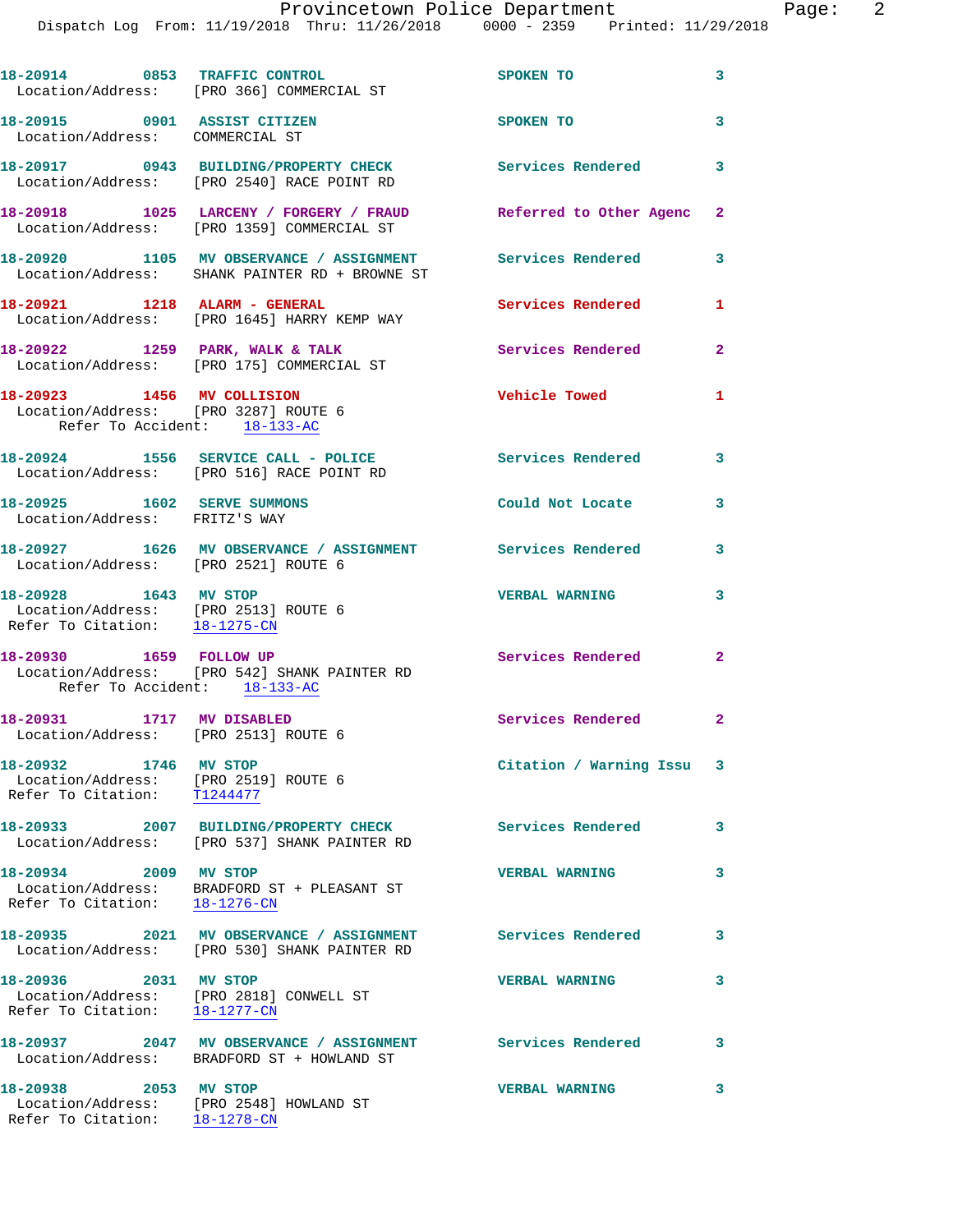|                                      | Provincetown Police Department<br>Dispatch Log From: 11/19/2018 Thru: 11/26/2018 0000 - 2359 Printed: 11/29/2018             |                          |   |
|--------------------------------------|------------------------------------------------------------------------------------------------------------------------------|--------------------------|---|
| 18-20939 2107 MV STOP                | Location/Address: [PRO 3670] SHANK PAINTER RD<br>Refer To Citation: $\frac{18-1279-CN}{\text{N}}$                            | <b>VERBAL WARNING</b>    | 3 |
|                                      | 18-20940 2148 BUILDING/PROPERTY CHECK BLDG/PROP Checked/Secur<br>Location/Address: [PRO 530] SHANK PAINTER RD                |                          | 3 |
|                                      | 18-20941 2237 BUILDING/PROPERTY CHECK BLDG/PROP Checked/Secur<br>Location/Address: [PRO 440] HARRY KEMP WAY                  |                          | 3 |
| 18-20942 2308 MV STOP                | Location/Address: [PRO 3672] ROUTE 6<br>Refer To Citation: 18-1280-CN                                                        | <b>VERBAL WARNING</b>    | 3 |
|                                      | 18-20943 2343 BUILDING/PROPERTY CHECK Services Rendered<br>Location/Address: [PRO 1119] WAREHAM ST                           |                          | 3 |
| For Date: $11/20/2018$ - Tuesday     |                                                                                                                              |                          |   |
| Location/Address: [PRO 2479] ROUTE 6 | 18-20945 0020 MV OBSERVANCE / ASSIGNMENT Services Rendered                                                                   |                          | 3 |
|                                      | 18-20944 0027 MV OBSERVANCE / ASSIGNMENT No Action Required<br>Location/Address: [PRO 2577] BRADFORD ST                      |                          | 3 |
| 18-20946 0107 MV STOP                | $\begin{tabular}{ll} Location/Address: & [PRO 2391] BRADFORD ST\\ Refer To Citation: & \underline{18-1281-CN} \end{tabular}$ | <b>VERBAL WARNING</b>    | 3 |
|                                      | 18-20948 0150 BUILDING/PROPERTY CHECK BLDG/PROP Checked/Secur<br>Location/Address: [PRO 182] COMMERCIAL ST                   |                          | 3 |
|                                      | 18-20949   0151   BUILDING/PROPERTY CHECK   BLDG/PROP Checked/Secur<br>Location/Address: [PRO 175] COMMERCIAL ST             |                          | 3 |
|                                      | 18-20950 0212 ALARM - GENERAL<br>Location/Address: [PRO 3452] HARBOUR DR                                                     | BLDG/PROP Checked/Secur  | 1 |
|                                      | 18-20951 0312 MEDICAL EMERGENCY<br>Location/Address: [PRO 442] HARRY KEMP WAY                                                | PATIENT REFUSAL          | 1 |
|                                      | 18-20952 0341 BUILDING/PROPERTY CHECK<br>Location/Address: [PRO 3259] MACMILLAN WHARF                                        | Services Rendered        | 3 |
|                                      | 18-20953 0341 BUILDING/PROPERTY CHECK<br>Location/Address: [PRO 526] RYDER ST EXT                                            | Services Rendered        | 3 |
|                                      | 18-20954 0346 MV OBSERVANCE / ASSIGNMENT Services Rendered<br>Location/Address: BRADFORD ST + STANDISH ST                    |                          | 3 |
|                                      | 18-20955 0350 MV OBSERVANCE / ASSIGNMENT Services Rendered<br>Location/Address: ROUTE 6 + SHANK PAINTER RD                   |                          | 3 |
|                                      | 18-20956 0413 BUILDING/PROPERTY CHECK<br>Location/Address: [PRO 3317] CEMETERY RD                                            | <b>Services Rendered</b> | 3 |
|                                      | 18-20957 0423 BUILDING/PROPERTY CHECK Services Rendered<br>Location/Address: [PRO 2540] RACE POINT RD                        |                          | 3 |
|                                      | 18-20958 0447 BUILDING/PROPERTY CHECK Services Rendered<br>Location/Address: [PRO 2481] TREMONT ST                           |                          | 3 |
|                                      | 18-20959 0600 SERVICE CALL - AIRPORT Services Rendered<br>Location/Address: [PRO 516] RACE POINT RD                          |                          | 3 |
|                                      | 18-20960 0600 MV OBSERVANCE / ASSIGNMENT Services Rendered<br>Location/Address: ROUTE 6 + HOWLAND ST                         |                          | 3 |
| 18-20961 0747 ANIMAL CALL            | Location/Address: [PRO 3296] SHANK PAINTER RD                                                                                | <b>Services Rendered</b> | 2 |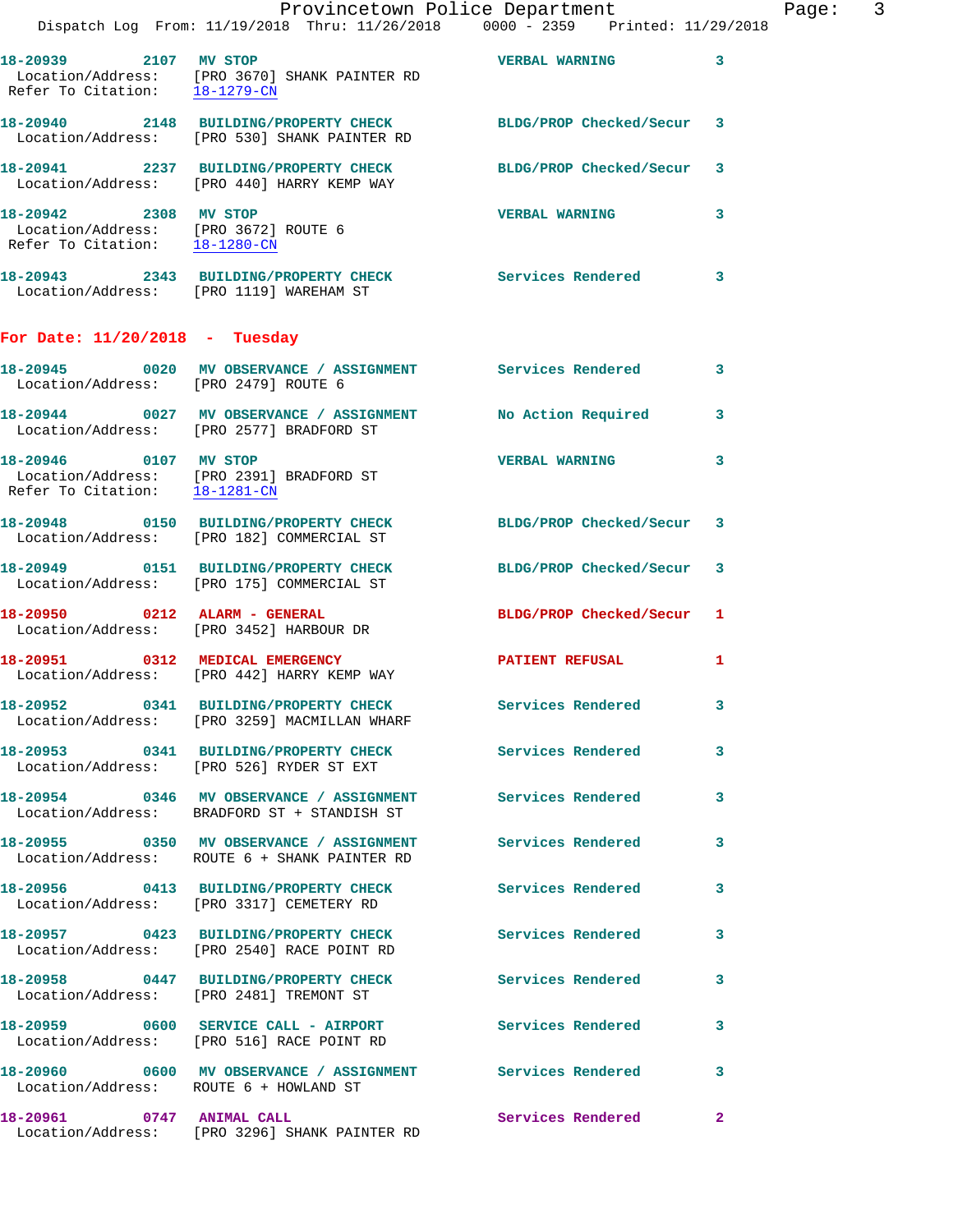Dispatch Log From: 11/19/2018 Thru: 11/26/2018 0000 - 2359 Printed: 11/29/2018

18-20962 0758 SERVICE CALL - POLICE 3 Services Rendered 3 Location/Address: [PRO 569] WINSLOW ST **18-20963 0849 PARK, WALK & TALK Services Rendered 2**  Location/Address: [PRO 3121] COMMERCIAL ST **18-20965 0922 HAZARDS SPOKEN TO 2**  Location/Address: ROUTE 6 + CONWELL ST **18-20964 0929 BUILDING/PROPERTY CHECK Services Rendered 3**  Location/Address: [PRO 2898] JEROME SMITH RD **18-20966 0946 BUILDING/PROPERTY CHECK Services Rendered 3**  Location/Address: [PRO 1119] WAREHAM ST **18-20967 0958 BUILDING/PROPERTY CHECK Services Rendered 3**  Location/Address: [PRO 2977] COMMERCIAL ST **18-20968 1005 MV OBSERVANCE / ASSIGNMENT Services Rendered 3**  Location/Address: COMMERCIAL ST + SNAIL RD **18-20970 1020 ALARM - FIRE False Alarm 1**  Location/Address: [PRO 408] CONWELL ST **18-20972 1134 ALARM - GENERAL False Alarm 1**  Location/Address: OFF CEMETERY RD **18-20973 1235 SERVE SUMMONS Could Not Locate 3**  Location/Address: [PRO 641] COMMERCIAL ST **18-20974 1320 PARK, WALK & TALK Services Rendered 2**  Location/Address: [PRO 537] SHANK PAINTER RD **18-20975 1340 BUILDING/PROPERTY CHECK Services Rendered 3**  Location/Address: [PRO 1119] WAREHAM ST **18-20976 1358 MV STOP VERBAL WARNING 3**  Location/Address: ROUTE 6 + SHANK PAINTER RD Refer To Citation: 18-1282-CN **18-20977 1414 MEDICAL EMERGENCY Transported to Hospital 1**  Location/Address: [PRO 440] HARRY KEMP WAY 18-20978 1453 SERVICE CALL - POLICE Services Rendered 3 Location/Address: [PRO 569] WINSLOW ST **18-20979 1515 MEDICAL EMERGENCY Transported to Hospital 1**  Location/Address: [PRO 542] SHANK PAINTER RD **18-20981 1550 BUILDING/PROPERTY CHECK BLDG/PROP Checked/Secur 3**  Location/Address: [PRO 2206] PILGRIMS LANDING **18-20982 1732 BUILDING/PROPERTY CHECK Services Rendered 3**  Location/Address: [PRO 3259] MACMILLAN WHARF **18-20983 1804 MV OBSERVANCE / ASSIGNMENT Services Rendered 3**  Location/Address: [PRO 530] SHANK PAINTER RD **18-20984 1831 BUILDING/PROPERTY CHECK BLDG/PROP Checked/Secur 3**  Location/Address: [PRO 1638] COMMERCIAL ST **18-20985 1909 PROPERTY DAMAGE SPOKEN TO 3**  Location/Address: [PRO 2500] COMMERCIAL ST **18-20986 2019 MV OBSERVANCE / ASSIGNMENT Services Rendered 3**  Location/Address: BRADFORD ST + HOWLAND ST **18-20987 2028 MV STOP VERBAL WARNING 3**  Location/Address: BRADFORD ST + THISTLEMORE RD Refer To Citation: 18-1283-CN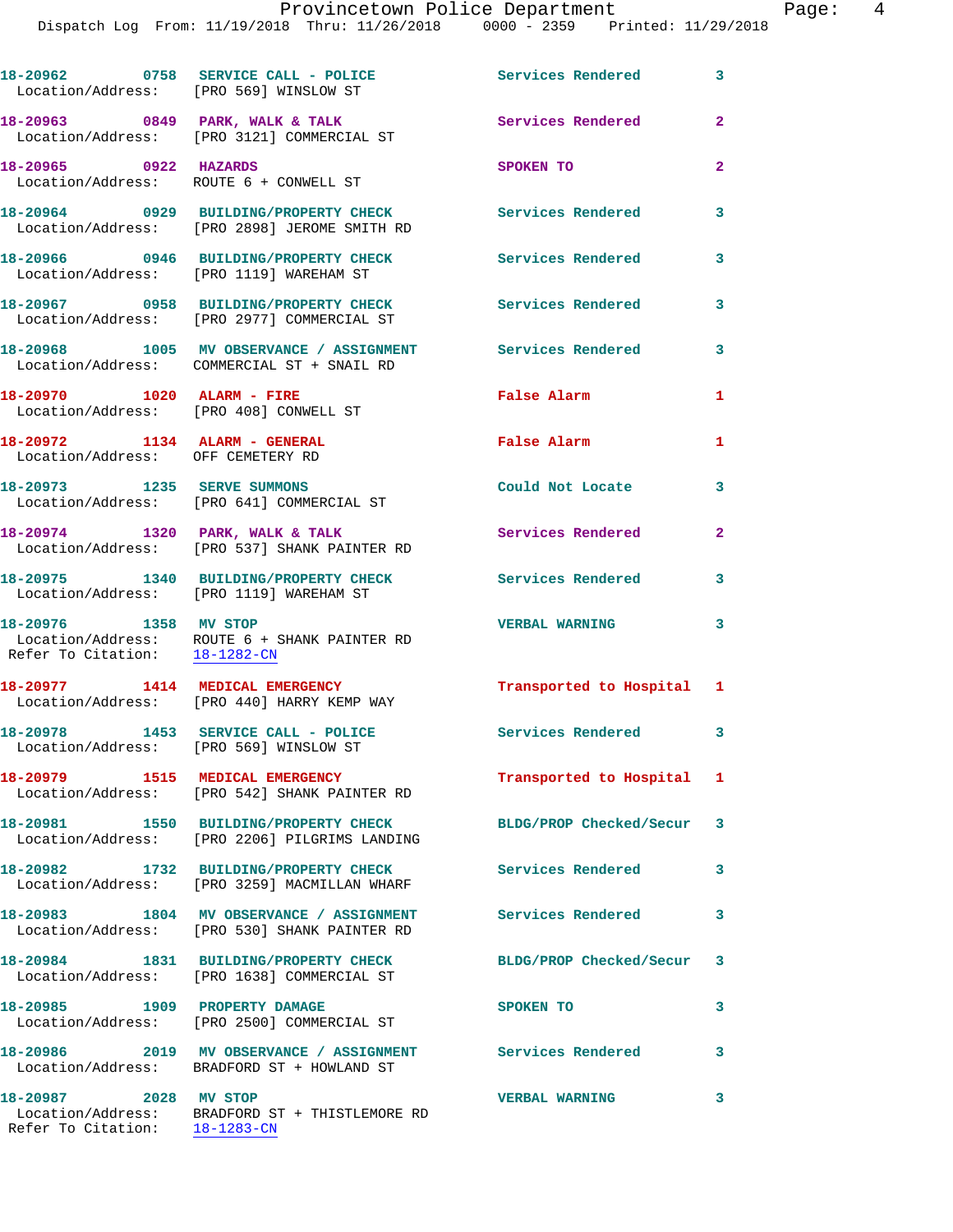|                                                        | Dispatch Log From: 11/19/2018 Thru: 11/26/2018 0000 - 2359 Printed: 11/29/2018                              |                          |                |
|--------------------------------------------------------|-------------------------------------------------------------------------------------------------------------|--------------------------|----------------|
|                                                        | 18-20988 2035 MEDICAL EMERGENCY<br>Location/Address: [PRO 689] ATLANTIC AVE                                 | <b>PATIENT REFUSAL</b>   | 1              |
| Location/Address: [PRO 3287] ROUTE 6                   | 18-20989 2036 BUILDING/PROPERTY CHECK BLDG/PROP Checked/Secur                                               |                          | 3              |
| 18-20990 2043 MV STOP<br>Refer To Citation: 18-1284-CN | Location/Address: [PRO 61] BRADFORD ST                                                                      | <b>VERBAL WARNING</b>    | 3              |
|                                                        | 18-20991 2102 BUILDING/PROPERTY CHECK Services Rendered<br>Location/Address: CEMETERY RD + WAREHAM ST       |                          | 3              |
|                                                        | 18-20992 2130 MV OBSERVANCE / ASSIGNMENT Services Rendered<br>Location/Address: BRADFORD ST + RYDER ST      |                          | 3              |
|                                                        | 18-20993 2200 MEDICAL EMERGENCY<br>Location/Address: [PRO 1219] WILLOW DR                                   | <b>PATIENT REFUSAL</b>   | 1              |
| Location/Address: ROUTE 6 + SNAIL RD                   | 18-20994 2337 MV OBSERVANCE / ASSIGNMENT Services Rendered                                                  |                          | 3              |
|                                                        | 18-20995 2339 BUILDING/PROPERTY CHECK<br>Location/Address: [PRO 2483] COMMERCIAL ST                         | BLDG/PROP Checked/Secur  | 3              |
|                                                        | 18-20996 2349 PARK, WALK & TALK<br>Location/Address: [PRO 105] COMMERCIAL ST                                | <b>Services Rendered</b> | $\mathbf{2}$   |
|                                                        | 18-20997 2358 BAR CHECK<br>Location/Address: [PRO 3443] COMMERCIAL ST                                       | Services Rendered        | $\overline{2}$ |
| For Date: $11/21/2018$ - Wednesday                     |                                                                                                             |                          |                |
|                                                        | 18-20998 0019 BUILDING/PROPERTY CHECK BLDG/PROP Checked/Secur<br>Location/Address: [PRO 3430] COMMERCIAL ST |                          | 3              |
|                                                        | $18-20999$ 0034 PARK, WALK & TALK<br>Location: [PRO 3431] LOPES SQUARE                                      | Services Rendered        | $\mathbf{2}$   |
|                                                        | 18-21000 0040 MV OBSERVANCE / ASSIGNMENT No Action Required<br>Location/Address: [PRO 2577] BRADFORD ST     |                          | 3              |
| 18-21001 0041 BAR CHECK                                | Location/Address: [PRO 2737] COMMERCIAL ST                                                                  | <b>Services Rendered</b> | $\mathbf{2}$   |
|                                                        | 18-21002 0050 BUILDING/PROPERTY CHECK BLDG/PROP Checked/Secur<br>Location/Address: [PRO 182] COMMERCIAL ST  |                          | 3              |
|                                                        | 18-21003 0052 BUILDING/PROPERTY CHECK BLDG/PROP Checked/Secur<br>Location/Address: [PRO 526] RYDER ST EXT   |                          | 3              |
|                                                        | 18-21004 0104 MV OBSERVANCE / ASSIGNMENT Services Rendered<br>Location/Address: [PRO 106] COMMERCIAL ST     |                          | 3              |
|                                                        | 18-21005 0114 MV OBSERVANCE / ASSIGNMENT Services Rendered<br>Location/Address: BRADFORD ST + HOWLAND ST    |                          | 3              |
|                                                        | 18-21006 0140 BUILDING/PROPERTY CHECK<br>Location/Address: [PRO 2977] COMMERCIAL ST                         | BLDG/PROP Checked/Secur  | 3              |
| Location/Address: WAREHAM ST                           | 18-21007 0200 BUILDING/PROPERTY CHECK                                                                       | Services Rendered        | 3              |
|                                                        | 18-21008 0231 BUILDING/PROPERTY CHECK<br>Location/Address: [PRO 2540] RACE POINT RD                         | BLDG/PROP Checked/Secur  | 3              |
|                                                        | 18-21009 0236 BUILDING/PROPERTY CHECK<br>Location/Address: [PRO 2499] RACE POINT RD                         | BLDG/PROP Checked/Secur  | 3              |
|                                                        |                                                                                                             |                          |                |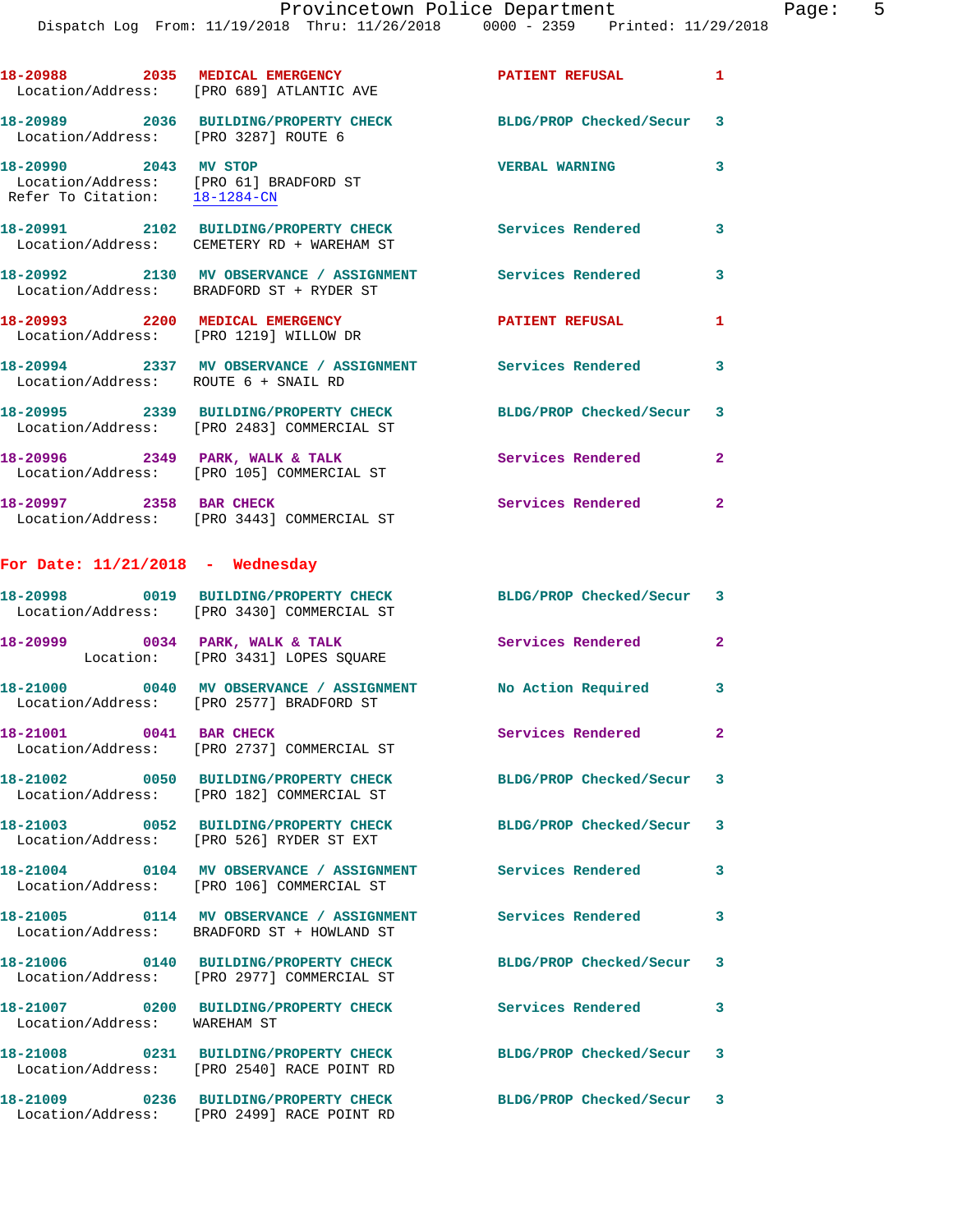|                                                              | Provincetown Police Department                                                                              |                          |                |
|--------------------------------------------------------------|-------------------------------------------------------------------------------------------------------------|--------------------------|----------------|
|                                                              | Dispatch Log From: 11/19/2018 Thru: 11/26/2018 0000 - 2359 Printed: 11/29/2018                              |                          |                |
| Location/Address: TIN PAN ALLEY RD                           | 18-21010 0237 BUILDING/PROPERTY CHECK Services Rendered                                                     |                          | 3              |
| Location/Address: [PRO 521] ROUTE 6                          | 18-21011 0314 BUILDING/PROPERTY CHECK Services Rendered                                                     |                          | 3              |
|                                                              | 18-21012 0432 BUILDING/PROPERTY CHECK<br>Location/Address: [PRO 2490] PROVINCELANDS RD                      | SPOKEN TO                | 3              |
|                                                              |                                                                                                             |                          | 3              |
|                                                              | 18-21015 0600 AIRPORT COVERAGE<br>Location/Address: [PRO 516] RACE POINT RD                                 | Services Rendered        | 3              |
|                                                              | 18-21016 0743 BUILDING/PROPERTY CHECK<br>Location/Address: [PRO 2559] COMMERCIAL ST                         | Services Rendered        | 3              |
|                                                              | 18-21017 0751 BUILDING/PROPERTY CHECK BLDG/PROP Checked/Secur<br>Location/Address: [PRO 1119] WAREHAM ST    |                          | 3              |
| Location/Address: [PRO 3287] ROUTE 6                         | 18-21019 0801 BUILDING/PROPERTY CHECK                                                                       | BLDG/PROP Checked/Secur  | 3              |
|                                                              | $18-21020$ 0805 PARK, WALK & TALK<br>Location/Address: [PRO 3335] COMMERCIAL ST                             | <b>Services Rendered</b> | $\overline{a}$ |
|                                                              | 18-21021 0811 MV OBSERVANCE / ASSIGNMENT Services Rendered<br>Location/Address: ROUTE 6 + SHANK PAINTER RD  |                          | 3              |
| 18-21022 0834 MV STOP                                        | Location/Address: [PRO 3873] CONWELL ST<br>Refer To Citation: $18-1285$ -CN                                 | <b>VERBAL WARNING</b>    | 3              |
|                                                              | 18-21023 0852 MEDICAL EMERGENCY<br>Location/Address: [PRO 1431] SHIPS WAY RD                                | Transported to Hospital  | 1              |
|                                                              | 18-21024 0925 SERVE SUMMONS<br>Location/Address: [PRO 1236] COMMERCIAL ST                                   | Could Not Locate         | 3              |
| 18-21025 0930 SERVE SUMMONS                                  | Location/Address: [PRO 2817] COMMODORE AVE                                                                  | Could Not Locate         | 3              |
|                                                              | 18-21026 0950 BUILDING/PROPERTY CHECK BLDG/PROP Checked/Secur<br>Location/Address: [PRO 2500] COMMERCIAL ST |                          | 3              |
| 18-21027 0958 SERVE SUMMONS                                  | Location/Address: [PRO 248] COMMERCIAL ST                                                                   | <b>GONE ON ARRIVAL</b>   | 3              |
|                                                              | 18-21028 1003 AIRPORT COVERAGE<br>Location/Address: [PRO 516] RACE POINT RD                                 | <b>Services Rendered</b> | 3              |
|                                                              | 18-21029 1010 SUSPICIOUS ACTIVITY<br>Location/Address: [PRO 516] RACE POINT RD                              | Services Rendered        | $\overline{a}$ |
| 18-21030 1123 MV COMPLAINT<br>Location/Address: ATLANTIC AVE |                                                                                                             | <b>Services Rendered</b> | $\overline{a}$ |
|                                                              | 18-21031 1129 ESCORT / TRANSPORT<br>Location/Address: [PRO 2181] SHIPS WAY RD                               | Transferred Custody      | 3              |
| 18-21033 1221 MV STOP<br>Refer To Citation: 18-1286-CN       | Location/Address: [PRO 3430] COMMERCIAL ST                                                                  | <b>VERBAL WARNING</b>    | 3              |
|                                                              | 18-21034 1310 SERVICE CALL - POLICE<br>Location/Address: [PRO 542] SHANK PAINTER RD                         | <b>Services Rendered</b> | 3              |
|                                                              | 18-21036 1313 MV OBSERVANCE / ASSIGNMENT Services Rendered 3                                                |                          |                |

Location/Address: BRADFORD ST + SHANK PAINTER RD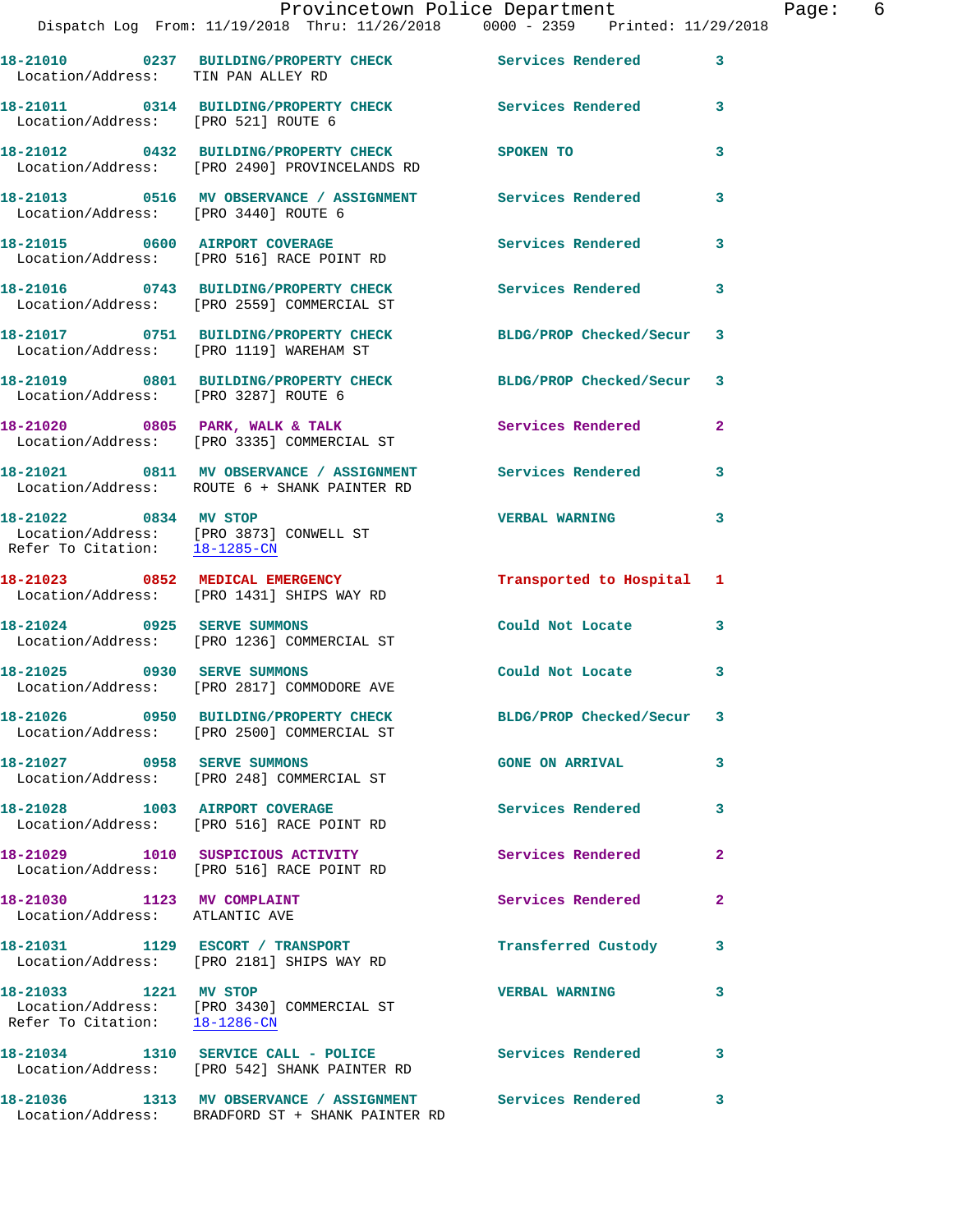|                                                        | Dispatch Log From: 11/19/2018 Thru: 11/26/2018 0000 - 2359 Printed: 11/29/2018                                   | Provincetown Police Department |                | Page: 7 |  |
|--------------------------------------------------------|------------------------------------------------------------------------------------------------------------------|--------------------------------|----------------|---------|--|
|                                                        | 18-21037 1459 SUSPICIOUS ACTIVITY SPOKEN TO<br>Location/Address: [PRO 414] CONWELL ST                            |                                | $\overline{2}$ |         |  |
|                                                        | 18-21038 1502 MEDICAL EMERGENCY PATIENT REFUSAL<br>Location/Address: [PRO 1463] COMMERCIAL ST                    |                                | $\mathbf{1}$   |         |  |
|                                                        |                                                                                                                  | Services Rendered              | 3              |         |  |
|                                                        | 18-21043 1644 TRAFFIC CONTROL<br>Location/Address: [PRO 444] HIGH POLE HILL                                      | Services Rendered              | 3              |         |  |
|                                                        | 18-21042 1645 BUILDING/PROPERTY CHECK BLDG/PROP Checked/Secur 3<br>Location/Address: [PRO 414] CONWELL ST        |                                |                |         |  |
|                                                        | 18-21044 1650 ASSIST CITIZEN<br>Location/Address: [PRO 444] HIGH POLE HILL                                       | <b>Services Rendered</b>       | 3              |         |  |
|                                                        | 18-21045   1805   COMPLAINT - GENERAL<br>Location/Address: [PRO 1989] COMMERCIAL ST                              | SPOKEN TO                      | 3              |         |  |
|                                                        | 18-21046 1859 MEDICAL EMERGENCY<br>Location/Address: [PRO 823] COMMERCIAL ST                                     | Transported to Hospital 1      |                |         |  |
| 18-21047 1927 MV STOP<br>Refer To Citation: 18-1287-CN | Location/Address: BRADFORD ST + CONWELL ST                                                                       | <b>VERBAL WARNING</b>          | 3              |         |  |
|                                                        | 18-21048 1943 BUILDING/PROPERTY CHECK Services Rendered<br>Location/Address: [PRO 414] CONWELL ST                |                                | 3              |         |  |
|                                                        | 18-21049 1946 BUILDING/PROPERTY CHECK Services Rendered<br>Location/Address: [PRO 1119] WAREHAM ST               |                                | 3              |         |  |
|                                                        | 18-21050 1954 BUILDING/PROPERTY CHECK BLDG/PROP Checked/Secur 3<br>Location/Address: [PRO 414] CONWELL ST        |                                |                |         |  |
|                                                        | 18-21051 1958 BUILDING/PROPERTY CHECK BLDG/PROP Checked/Secur 3<br>Location/Address: [PRO 3259] MACMILLAN WHARF  |                                |                |         |  |
|                                                        | 18-21052 2001 PARK, WALK & TALK<br>Location/Address: [PRO 105] COMMERCIAL ST                                     | No Action Required 2           |                |         |  |
|                                                        | 18-21053 2014 SERVE SUMMONS<br>Location/Address: [PRO 2817] COMMODORE AVE                                        | Could Not Locate               | 3              |         |  |
|                                                        | 18-21055 2031 ALARM - GENERAL<br>Location/Address: [PRO 2329] TELEGRAPH HILL RD                                  | BLDG/PROP Checked/Secur 1      |                |         |  |
| 18-21057 2055 SERVE SUMMONS                            | Location/Address: [PRO 1236] COMMERCIAL ST                                                                       | Could Not Locate               | 3              |         |  |
| 18-21059 2102 MV STOP<br>Refer To Citation: 18-1288-CN | Location/Address: [PRO 2395] BRADFORD ST                                                                         | <b>VERBAL WARNING</b>          | 3              |         |  |
| 18-21060 2140 ANIMAL CALL                              | Location/Address: CEMETERY RD + CONWELL ST                                                                       | SPOKEN TO                      | $\mathbf{2}$   |         |  |
|                                                        |                                                                                                                  | BLDG/PROP Checked/Secur 3      |                |         |  |
|                                                        | 18-21063 2214 BUILDING/PROPERTY CHECK<br>Location/Address: [PRO 2493] BRADFORD ST                                | BLDG/PROP Checked/Secur 3      |                |         |  |
|                                                        | 18-21064 2321 ALARM - GENERAL<br>Location/Address: [PRO 107] COMMERCIAL ST                                       | BLDG/PROP Checked/Secur 1      |                |         |  |
|                                                        | 18-21065 2339 BUILDING/PROPERTY CHECK BLDG/PROP Checked/Secur 3<br>Location/Address: [PRO 2206] PILGRIMS LANDING |                                |                |         |  |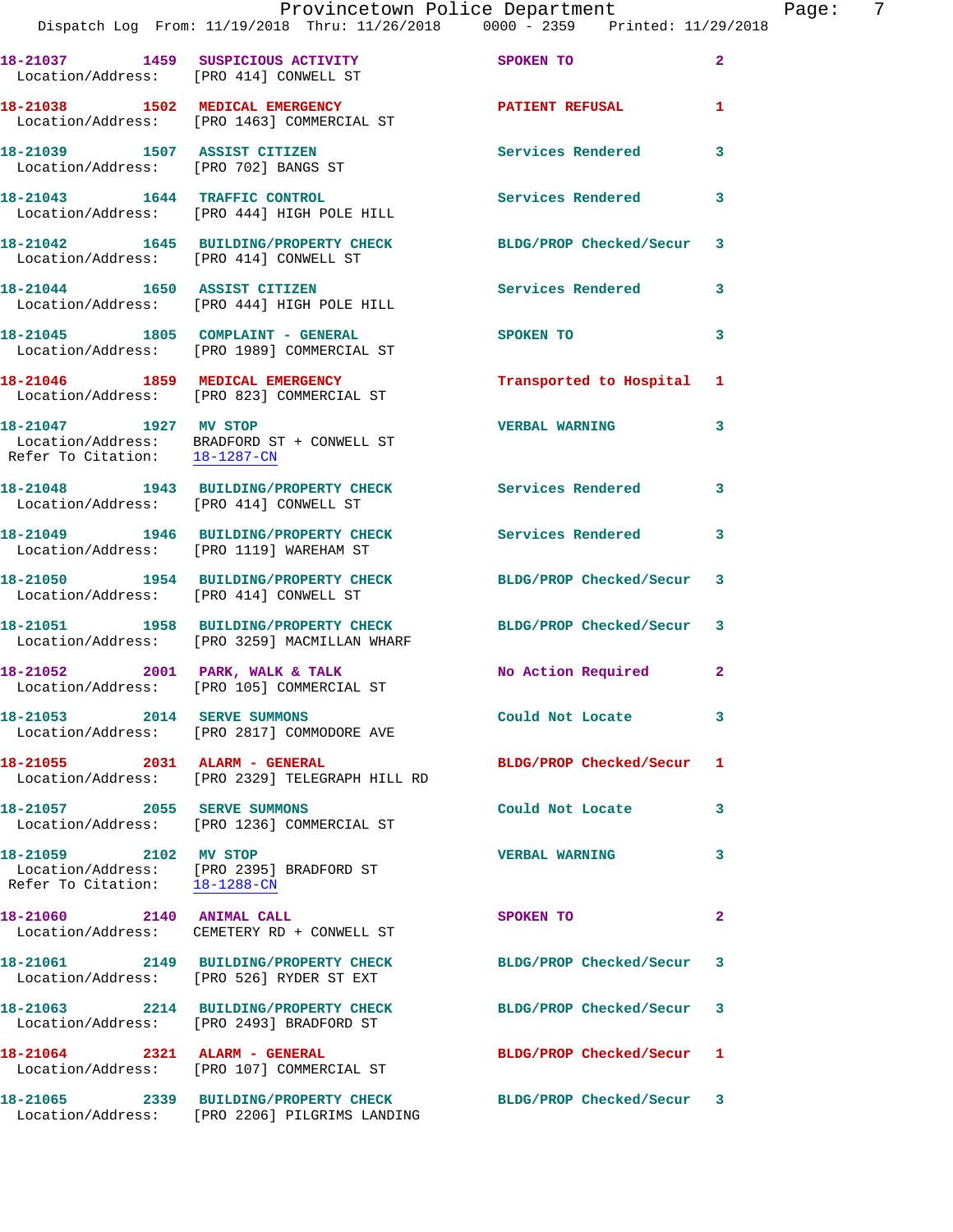|                                                            | Provincetown Police Department                                                                                   |                         |                |
|------------------------------------------------------------|------------------------------------------------------------------------------------------------------------------|-------------------------|----------------|
|                                                            | Dispatch Log From: 11/19/2018 Thru: 11/26/2018 0000 - 2359 Printed: 11/29/2018                                   |                         |                |
|                                                            | 18-21066 2342 MV OBSERVANCE / ASSIGNMENT Services Rendered<br>Location/Address: BRADFORD ST + RYDER ST           |                         | 3              |
|                                                            | 18-21067 2354 SUSPICIOUS ACTIVITY SPOKEN TO<br>Location/Address: BRADFORD ST + PRINCE ST                         |                         | $\overline{a}$ |
| For Date: $11/22/2018$ - Thursday                          |                                                                                                                  |                         |                |
|                                                            | 18-21068 0010 BUILDING/PROPERTY CHECK Services Rendered<br>Location/Address: [PRO 1119] WAREHAM ST + CEMETERY RD |                         | 3              |
|                                                            | 18-21069 0049 MV OBSERVANCE / ASSIGNMENT Services Rendered<br>Location/Address: BRADFORD ST + JOHNSON ST         |                         | 3              |
| 18-21070 0106 MV STOP<br>Refer To Citation: 18-1289-CN     | Location/Address: BRADFORD ST + THISTLEMORE RD                                                                   | <b>VERBAL WARNING</b>   | 3              |
|                                                            | 18-21071 0126 PARK, WALK & TALK<br>Location/Address: [PRO 3870] COMMERCIAL ST                                    | Services Rendered       | $\overline{a}$ |
|                                                            | 18-21072 0140 BUILDING/PROPERTY CHECK BLDG/PROP Checked/Secur<br>Location/Address: [PRO 3430] COMMERCIAL ST      |                         | 3              |
|                                                            | 18-21073 0217 BUILDING/PROPERTY CHECK BLDG/PROP Checked/Secur<br>Location/Address: [PRO 537] SHANK PAINTER RD    |                         | 3              |
|                                                            | 18-21074 0547 ALARM - FIRE<br>Location/Address: [PRO 3721] MAYFLOWER ST                                          | False Alarm             | 1              |
|                                                            | 18-21075 0600 SERVICE CALL - POLICE Services Rendered<br>Location/Address: [PRO 516] RACE POINT RD               |                         | 3              |
|                                                            | 18-21076 0611 BUILDING/PROPERTY CHECK BLDG/PROP Checked/Secur<br>Location/Address: [PRO 519] RACE POINT RD       |                         | 3              |
| 18-21058 0800 GENERAL INFO<br>Location/Address: WINSLOW ST |                                                                                                                  | Services Rendered       | 3              |
|                                                            | 18-21077 0904 SERVICE CALL - POLICE<br>Location/Address: [PRO 440] HARRY KEMP WAY                                | Services Rendered       | 3              |
|                                                            | 18-21078 0912 ESCORT / TRANSPORT<br>Location/Address: [PRO 2977] COMMERCIAL ST                                   | Services Rendered       | 3              |
| 18-21079 0919 LOST IPHONE                                  | Location/Address: [PRO 542] SHANK PAINTER RD                                                                     | Services Rendered       | 3              |
| 18-21080 1234 MV DISABLED                                  | Location/Address: SHANK PAINTER RD + PROVINCE RD                                                                 | <b>Vehicle Towed</b>    | 2              |
|                                                            | 18-21082 1554 PARKING COMPLAINT<br>Location/Address: [PRO 539] SHANK PAINTER RD                                  | SPOKEN TO               | 3              |
| 18-21084 1631 MV DISABLED                                  | Location/Address: [PRO 2499] RACE POINT RD                                                                       | Referred to Other Agenc | $\mathbf{2}$   |
|                                                            | 18-21085 1736 PARK, WALK & TALK<br>Location/Address: [PRO 2373] CONANT ST                                        | Services Rendered       | $\mathbf{2}$   |
|                                                            | 18-21086 1859 MEDICAL EMERGENCY<br>Location/Address: [PRO 3670] SHANK PAINTER RD                                 | Transported to Hospital | 1              |
|                                                            | 18-21087 2256 FIRE - OTHER<br>Location/Address: [PRO 1212] FRANKLIN ST                                           | Extinguished            | 1              |
| For Date: $11/23/2018$ - Friday                            |                                                                                                                  |                         |                |

**18-21088 0109 BUILDING/PROPERTY CHECK Services Rendered 3** 

Page: 8<br>
18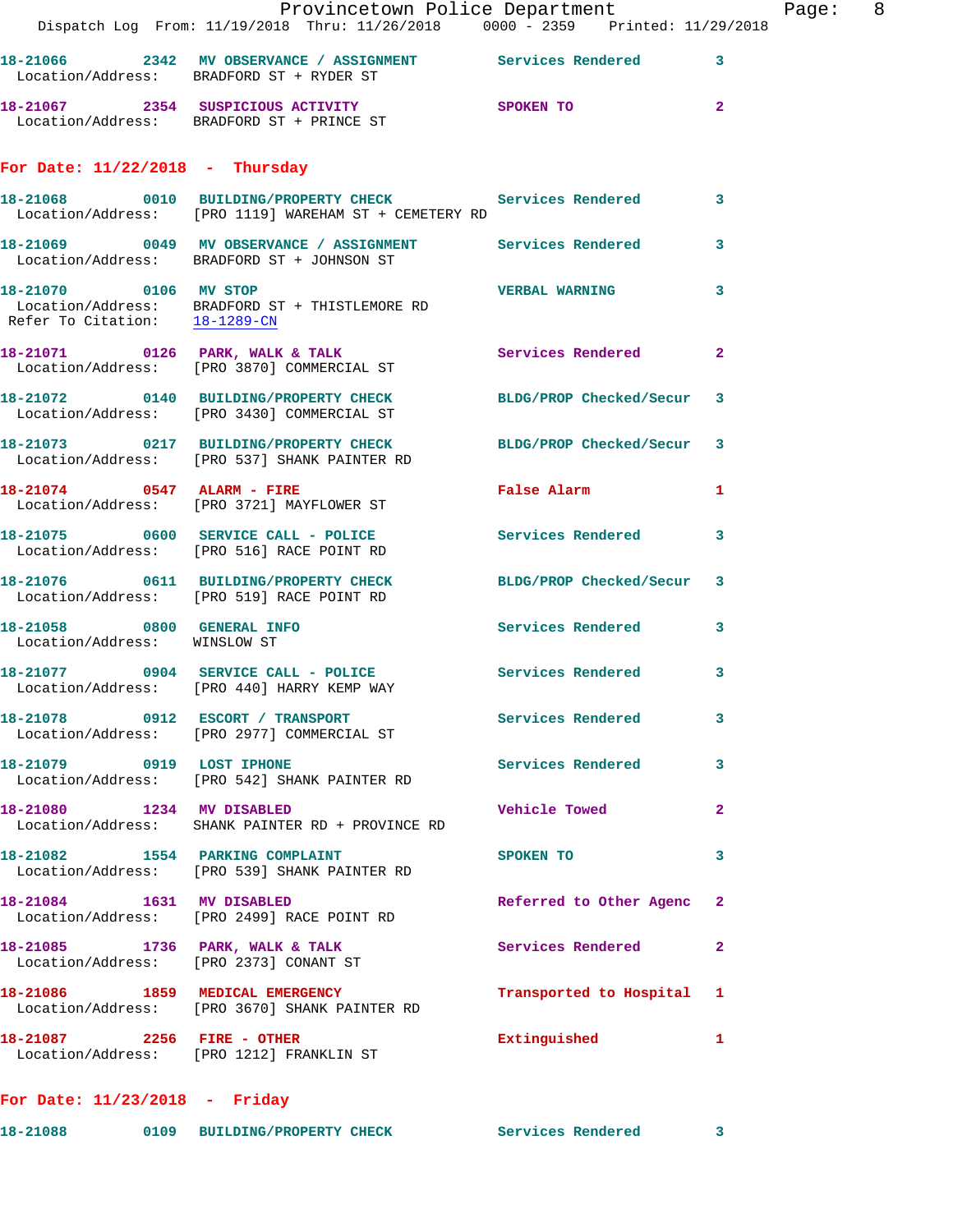|                                                                    | Dispatch Log From: 11/19/2018 Thru: 11/26/2018 0000 - 2359 Printed: 11/29/2018                                       | Provincetown Police Department | Page:                   | - 9 |
|--------------------------------------------------------------------|----------------------------------------------------------------------------------------------------------------------|--------------------------------|-------------------------|-----|
|                                                                    | Location/Address: [PRO 539] SHANK PAINTER RD                                                                         |                                |                         |     |
|                                                                    | 18-21089 0310 BUILDING/PROPERTY CHECK Services Rendered<br>Location/Address: [PRO 537] SHANK PAINTER RD              |                                | $\overline{\mathbf{3}}$ |     |
|                                                                    | 18-21090 0311 BUILDING/PROPERTY CHECK BLDG/PROP Checked/Secur 3<br>Location/Address: [PRO 1778] SHANK PAINTER RD     |                                |                         |     |
|                                                                    | 18-21091 0328 BUILDING/PROPERTY CHECK Services Rendered 3<br>Location/Address: [PRO 544] SHANK PAINTER RD            |                                |                         |     |
|                                                                    | 18-21092 0453 BUILDING/PROPERTY CHECK Services Rendered 3<br>Location/Address: [PRO 1119] WAREHAM ST                 |                                |                         |     |
|                                                                    | 18-21093 0528 BUILDING/PROPERTY CHECK Services Rendered 3<br>Location/Address: [PRO 1119] WAREHAM ST                 |                                |                         |     |
|                                                                    | 18-21094 0544 MV OBSERVANCE / ASSIGNMENT Services Rendered<br>Location/Address: [PRO 3430] COMMERCIAL ST             |                                | 3                       |     |
| 18-21095 0726 ALARM - FIRE                                         | Location/Address: [PRO 191] COMMERCIAL ST                                                                            | Services Rendered              | $\mathbf{1}$            |     |
|                                                                    | 18-21096 0732 LOST WALLET<br>Location/Address: [PRO 542] SHANK PAINTER RD                                            | Services Rendered              | 3                       |     |
|                                                                    | 18-21097 0805 BUILDING/PROPERTY CHECK BLDG/PROP Checked/Secur 3<br>Location/Address: [PRO 2206] PILGRIMS LANDING     |                                |                         |     |
| 18-21098 0832 ASSIST CITIZEN<br>Location/Address: PROVINCE RD      |                                                                                                                      | Services Rendered 3            |                         |     |
|                                                                    | 18-21099 0855 MEDICAL EMERGENCY<br>Location/Address: [PRO 440] HARRY KEMP WAY                                        | Transported to Hospital 1      |                         |     |
|                                                                    | 18-21100 0906 HAZARDS<br>Location/Address: [PRO 530] SHANK PAINTER RD                                                | Referred to Other Agenc 2      |                         |     |
|                                                                    | 18-21101 0945 MV OBSERVANCE / ASSIGNMENT Services Rendered 3<br>Location/Address: JEROME SMITH RD + SHANK PAINTER RD |                                |                         |     |
|                                                                    | 18-21102 1001 BUILDING/PROPERTY CHECK BLDG/PROP Checked/Secur 3<br>Location/Address: [PRO 2898] JEROME SMITH RD      |                                |                         |     |
| 18-21103 1014 TRESPASS                                             | Location/Address: [PRO 414] CONWELL ST                                                                               | Services Rendered              | 2                       |     |
|                                                                    | 18-21104 1047 PARK, WALK & TALK<br>Location/Address: [PRO 105] COMMERCIAL ST                                         | <b>Services Rendered</b>       | $\mathbf{2}$            |     |
|                                                                    | 18-21105 1126 BUILDING/PROPERTY CHECK BLDG/PROP Checked/Secur 3<br>Location/Address: [PRO 519] RACE POINT RD         |                                |                         |     |
| 18-21106 1138 MV STOP                                              | Location/Address: [PRO 1276] RACE POINT RD<br>Refer To Citation: $\frac{T1244283}{T1244283}$                         | <b>VERBAL WARNING</b>          | 3                       |     |
| 18-21107 1204 ALARM - FIRE<br>Location/Address: [PRO 80] CARVER ST |                                                                                                                      | Services Rendered              | 1                       |     |
|                                                                    | 18-21108 1251 BUILDING/PROPERTY CHECK<br>Location/Address: [PRO 1119] WAREHAM ST                                     | Services Rendered              | 3                       |     |
| 18-21109 1325 MV HIT & RUN                                         | Location/Address: [PRO 1692] BRADFORD ST<br>Refer To Accident: 18-134-AC                                             | Services Rendered              | $\mathbf{2}$            |     |
|                                                                    | 18-21110 1421 SIGN DAMAGED<br>Location/Address: [PRO 1671] MASONIC PL                                                | Services Rendered              | 3                       |     |
|                                                                    | 18-21113 1452 PARK, WALK & TALK                                                                                      | Services Rendered              | $\mathbf{2}$            |     |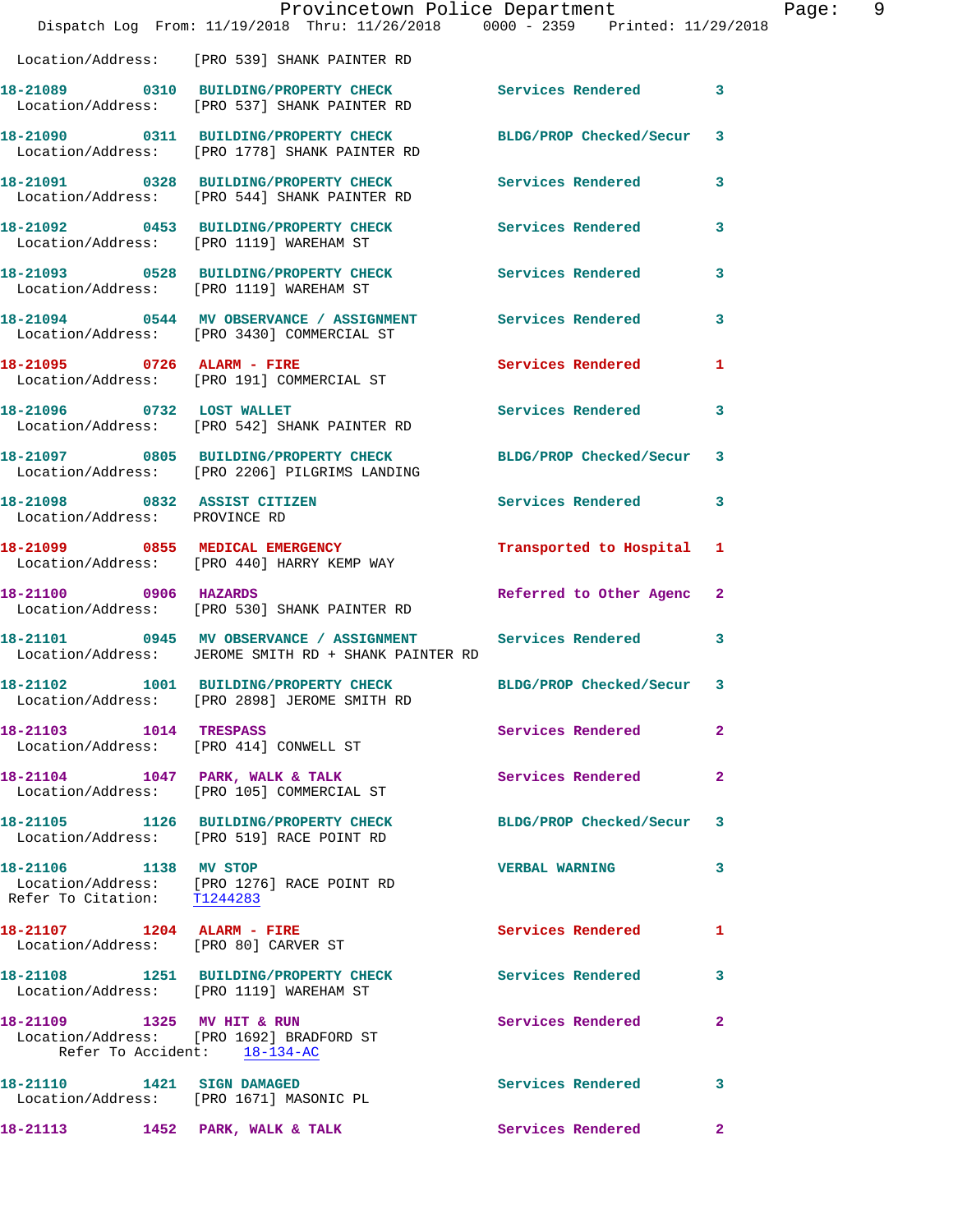|                                                                                               | Dispatch Log From: 11/19/2018 Thru: 11/26/2018 0000 - 2359 Printed: 11/29/2018                         | Provincetown Police Department | Page: $10$     |
|-----------------------------------------------------------------------------------------------|--------------------------------------------------------------------------------------------------------|--------------------------------|----------------|
|                                                                                               | Location/Address: [PRO 105] COMMERCIAL ST                                                              |                                |                |
|                                                                                               | 18-21114 1520 PARK, WALK & TALK<br>Location/Address: [PRO 175] COMMERCIAL ST                           | Services Rendered              | $\overline{2}$ |
|                                                                                               | 18-21115 1527 BUILDING/PROPERTY CHECK Services Rendered<br>Location/Address: [PRO 1119] WAREHAM ST     |                                | 3              |
| 18-21116 1536 MV STOP<br>Refer To Citation: 18-1290-CN                                        | Location/Address: ROUTE 6 + CONWELL ST                                                                 | <b>VERBAL WARNING</b>          | 3              |
| 18-21117 1551 MV STOP                                                                         | Location: [PRO 3672] TOWN LINE<br>Refer To Citation: T1244478                                          | <b>Vehicle Towed</b>           | 3              |
|                                                                                               | 18-21118 1658 SUSPICIOUS ACTIVITY<br>Location/Address: [PRO 414] CONWELL ST                            | No Action Required             | $\mathbf{2}$   |
|                                                                                               | 18-21119 1701 COMPLAINT - GENERAL<br>Location/Address: [PRO 542] SHANK PAINTER RD                      | SPOKEN TO                      | 3              |
|                                                                                               | 18-21120 1725 LOST PROPERTY<br>Location/Address: [PRO 2206] PILGRIMS LANDING                           | <b>Services Rendered</b>       | 3              |
|                                                                                               | 18-21121 1726 ALARM - GENERAL<br>Location/Address: [PRO 1534] CENTRAL ST                               | Services Rendered 1            |                |
| 18-21123 1809 MV STOP<br>Location/Address: [PRO 521] ROUTE 6<br>Refer To Citation: 18-1291-CN |                                                                                                        | <b>VERBAL WARNING</b>          | 3              |
| 18-21124 1814 MV STOP<br>Refer To Citation: T1244479                                          | Location/Address: [PRO 2818] CONWELL ST                                                                | Citation / Warning Issu 3      |                |
| Refer To Citation: T1244480                                                                   | 18-21125 1837 MV STOP<br>Location/Address: [PRO 3568] CONWELL ST                                       | Citation / Warning Issu 3      |                |
|                                                                                               | 18-21126 1848 BUILDING/PROPERTY CHECK Services Rendered<br>Location/Address: [PRO 1119] WAREHAM ST     |                                | 3              |
|                                                                                               | 18-21127 1908 MV OBSERVANCE / ASSIGNMENT Services Rendered<br>Location/Address: [PRO 2478] BRADFORD ST |                                | 3              |
| 18-21128 1951 MV STOP                                                                         | Location/Address: BRADFORD ST + HANCOCK ST<br>Refer To Citation: 18-1292-CN                            | <b>VERBAL WARNING</b>          | 3              |
| 18-21129 2014 MV STOP<br>Refer To Citation: 18-1293-CN                                        | Location/Address: KENDALL LN + BRADFORD ST                                                             | <b>VERBAL WARNING</b>          | 3              |
|                                                                                               | 18-21130 2022 BUILDING/PROPERTY CHECK Services Rendered<br>Location/Address: [PRO 526] RYDER ST EXT    |                                | 3              |
|                                                                                               | 18-21131 2032 MEDICAL EMERGENCY<br>Location/Address: [PRO 3015] BRADFORD ST                            | Transported to Hospital 1      |                |
|                                                                                               | 18-21132 2153 BUILDING/PROPERTY CHECK<br>Location/Address: [PRO 537] SHANK PAINTER RD                  | BLDG/PROP Checked/Secur 3      |                |
|                                                                                               | 18-21133 2159 BUILDING/PROPERTY CHECK Services Rendered<br>Location/Address: [PRO 1119] WAREHAM ST     |                                | 3              |
|                                                                                               | 18-21134 2240 ASSIST CITIZEN<br>Location/Address: [PRO 63] BRADFORD ST EXT                             | Services Rendered              | 3              |
|                                                                                               | 18-21135 2352 PARK, WALK & TALK<br>Location: [PRO 3431] LOPES SQUARE                                   | Services Rendered              | $\mathbf{2}$   |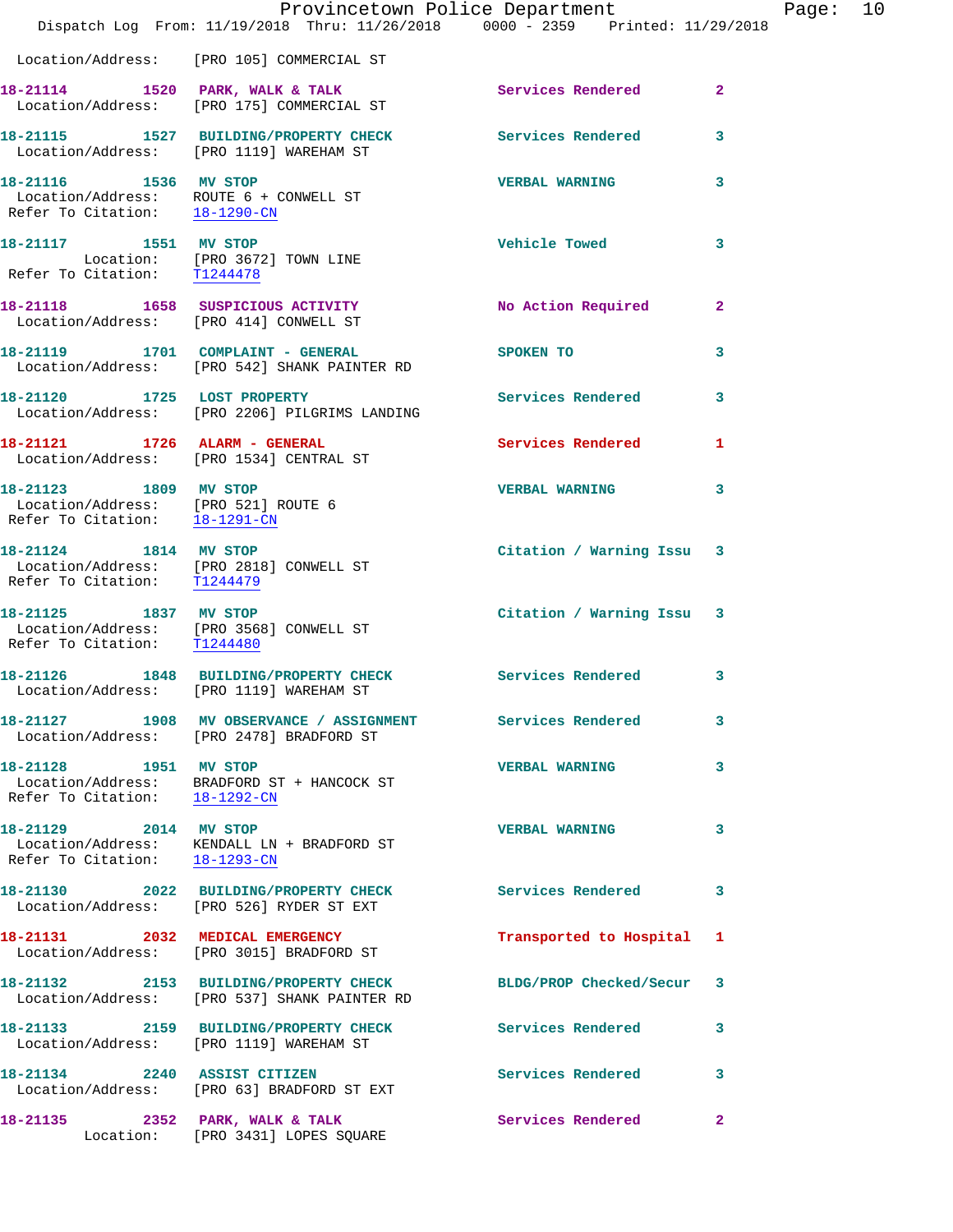## **For Date: 11/24/2018 - Saturday**

| 18-21136 0006 BAR CHECK                                                                                                                                     | Location/Address: [PRO 2737] COMMERCIAL ST                                                                 | <b>Services Rendered 22</b> |                            |
|-------------------------------------------------------------------------------------------------------------------------------------------------------------|------------------------------------------------------------------------------------------------------------|-----------------------------|----------------------------|
| 18-21137 0009 MV STOP<br>Location/Address: [PRO 606] CONWELL ST<br>Refer To Citation: T1244483<br>Refer To Citation: T1244484<br>Refer To Arrest: 18-259-AR |                                                                                                            | Arrest(s) Made              | $\overline{\mathbf{3}}$    |
|                                                                                                                                                             | 18-21138 0010 BAR CHECK<br>Location/Address: [PRO 3443] COMMERCIAL ST                                      | Services Rendered           | $\overline{\mathbf{2}}$    |
| Location/Address: [PRO 2520] PRINCE ST                                                                                                                      | 18-21140 0415 BUILDING/PROPERTY CHECK                                                                      | <b>Services Rendered</b>    | $\overline{\phantom{a}}$ 3 |
| Location/Address: WAREHAM ST                                                                                                                                | 18-21141 0428 BUILDING/PROPERTY CHECK                                                                      | <b>Services Rendered</b>    | $\mathbf{3}$               |
|                                                                                                                                                             | 18-21142 0442 MV OBSERVANCE / ASSIGNMENT Services Rendered 3<br>Location/Address: BRADFORD ST + HOWLAND ST |                             |                            |
|                                                                                                                                                             | 18-21143 0523 ALARM - GENERAL<br>Location/Address: [PRO 3044] COMMERCIAL ST                                | <b>Services Rendered</b>    | 1                          |
| Location/Address: [PRO 1859] ROUTE 6                                                                                                                        | 18-21144 0537 BUILDING/PROPERTY CHECK                                                                      | BLDG/PROP Checked/Secur 3   |                            |
|                                                                                                                                                             | 18-21145 0548 BUILDING/PROPERTY CHECK<br>Location/Address: [PRO 521] ROUTE 6                               | <b>Services Rendered</b>    | $\mathbf{3}$               |
|                                                                                                                                                             | 18-21146 0550 PARK, WALK & TALK<br>Location/Address: [PRO 539] SHANK PAINTER RD                            | Services Rendered           | $\mathbf{2}$               |
| Location/Address: [PRO 3440] ROUTE 6                                                                                                                        | 18-21147 0558 MV OBSERVANCE / ASSIGNMENT Services Rendered                                                 |                             | 3                          |
| Location/Address: ROUTE 6 + SNAIL RD                                                                                                                        | 18-21149 0753 MV OBSERVANCE / ASSIGNMENT Services Rendered                                                 |                             | 3                          |
| Location/Address: [PRO 3440] ROUTE 6                                                                                                                        | 18-21150 0830 MV OBSERVANCE / ASSIGNMENT Services Rendered                                                 |                             | $\overline{\mathbf{3}}$    |
| 18-21152 0955 ANIMAL CALL                                                                                                                                   | Location/Address: [PRO 440] HARRY KEMP WAY                                                                 | <b>Services Rendered</b>    | $\overline{\phantom{a}}$ 2 |
|                                                                                                                                                             | 18-21166 1000 SERVICE CALL - POLICE<br>Location/Address: [PRO 3296] SHANK PAINTER RD                       | Services Rendered           | 3                          |
|                                                                                                                                                             | 18-21153 1017 SERVICE CALL - POLICE<br>Location/Address: [PRO 2361] THISTLEMORE RD                         | Services Rendered           | $\overline{\mathbf{3}}$    |
| Location/Address: [TRU] SHORE RD                                                                                                                            | 18-21154 1024 SERVICE CALL - POLICE                                                                        | Referred to Other Agenc     | 3                          |
| 18-21155 1034 MV STOP<br>Refer To Citation: 18-1294-CN                                                                                                      | Location/Address: [PRO 2577] BRADFORD ST                                                                   | <b>VERBAL WARNING</b>       | 3                          |
| Location/Address:                                                                                                                                           | 18-21156 1149 MV OBSERVANCE / ASSIGNMENT Services Rendered<br>SNAIL RD + COMMERCIAL ST                     |                             | 3                          |
| 18-21157 1158 MV COMPLAINT<br>Location/Address: [TRU 241] ROUTE 6<br>Refer To Citation: T1244438                                                            |                                                                                                            | Citation / Warning Issu 2   |                            |
| 18-21158                                                                                                                                                    | 1223 COMPLAINT - GENERAL<br>Location/Address: [PRO 1209] COMMERCIAL ST                                     | Referred to Other Agenc 3   |                            |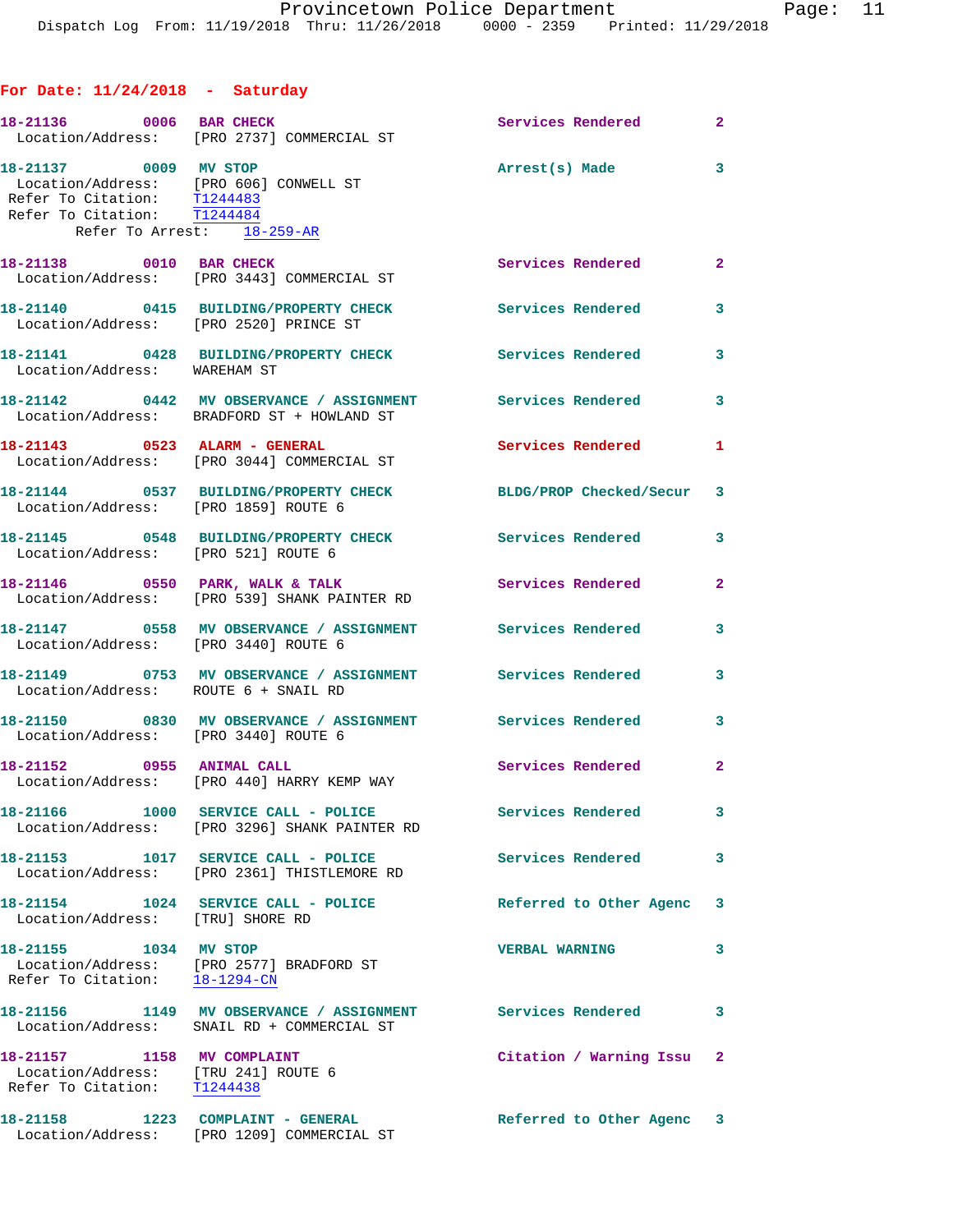|                                                                                                                             | Location/Address: [PRO 320] COMMERCIAL ST                                                                  | False Alarm                       | $\mathbf{1}$               |
|-----------------------------------------------------------------------------------------------------------------------------|------------------------------------------------------------------------------------------------------------|-----------------------------------|----------------------------|
|                                                                                                                             | 18-21160 1229 SERVICE CALL - POLICE<br>Location/Address: [PRO 3259] MACMILLAN WHARF                        | Could Not Locate                  | $\overline{\phantom{a}}$ 3 |
|                                                                                                                             | 18-21161 1319 MEDICAL EMERGENCY<br>Location/Address: [PRO 1555] COMMERCIAL ST                              | Transported to Hospital 1         |                            |
| 18-21162 1323 LOST CELLPHONE                                                                                                | Location/Address: [PRO 542] SHANK PAINTER RD                                                               | Services Rendered                 | $\overline{\mathbf{3}}$    |
| 18-21164    1402    911 - GENERAL                                                                                           | Location/Address: [PRO 3296] SHANK PAINTER RD                                                              | Services Rendered                 | 1                          |
| 18-21167 1430 FOLLOW UP                                                                                                     | Location/Address: [PRO 414] CONWELL ST                                                                     | SPOKEN TO                         | $\overline{2}$             |
|                                                                                                                             | 18-21165 1501 MEDICAL EMERGENCY<br>Location/Address: [PRO 440] HARRY KEMP WAY                              | Transported to Hospital 1         |                            |
| 18-21168 1530 FOLLOW UP                                                                                                     | Location/Address: [PRO 542] SHANK PAINTER RD                                                               | <b>FOLLOW UP</b>                  | $\overline{2}$             |
|                                                                                                                             | 18-21169 1600 SUSPICIOUS ACTIVITY<br>Location/Address: [PRO 2518] ROUTE 6                                  | Services Rendered                 | $\mathbf{2}$               |
| 18-21170   1611   ANIMAL CALL                                                                                               | Location/Address: [PRO 285] COMMERCIAL ST                                                                  | Services Rendered                 | $\mathbf{2}$               |
|                                                                                                                             | 18-21171 1616 MISSING PERSON<br>Location/Address: [PRO 2841] COMMERCIAL ST                                 | Services Rendered                 | $\mathbf{1}$               |
|                                                                                                                             | 18-21172 1642 LOBSTER POT LIGHTING EVENT<br>Location/Address: [PRO 3314] COMMERCIAL ST                     | <b>Services Rendered</b>          | $\mathbf{2}$               |
| 18-21173 1647 MV STOP<br>Refer To Citation: 18-1295-CN                                                                      | Location/Address: [PRO 3430] COMMERCIAL ST                                                                 | <b>VERBAL WARNING</b>             | 3                          |
| 18-21174 1812 MV STOP                                                                                                       | Location/Address: CARVER ST + BRADFORD ST<br>Refer To Citation: $\frac{18-1296-CN}{\sqrt{16}}$             | <b>VERBAL WARNING</b><br>$\sim$ 3 |                            |
| 18-21175 1822 MV STOP<br>Refer To Citation: T1244241                                                                        | Location/Address: [PRO 1516] BRADFORD ST                                                                   | Citation / Warning Issu 3         |                            |
|                                                                                                                             | 18-21177 1843 MV OBSERVANCE / ASSIGNMENT Services Rendered<br>Location/Address: [PRO 530] SHANK PAINTER RD |                                   | 3                          |
| 18-21179 1856 LOST CELLPHONE                                                                                                | Location/Address: [PRO 3296] SHANK PAINTER RD                                                              | Services Rendered                 | 3                          |
| 18-21180 1922 MV STOP<br>Location/Address: OFF CEMETERY RD<br>Refer To Citation: 18-1297-CN<br>Refer To Field Int: 18-42-FI |                                                                                                            | <b>VERBAL WARNING</b>             | 3                          |
| 18-21181 1954 MEDICAL EMERGENCY                                                                                             | Location/Address: [PRO 1507] BRADFORD ST                                                                   | <b>PATIENT REFUSAL</b>            | $\mathbf{1}$               |
| Location/Address: [PRO 1119] WAREHAM ST                                                                                     | 18-21182 2024 BUILDING/PROPERTY CHECK                                                                      | <b>Services Rendered</b>          | 3                          |
| 18-21183 2120 MV STOP<br>Refer To Citation: 18-1298-CN                                                                      | Location/Address: [PRO 536] SHANK PAINTER RD                                                               | <b>VERBAL WARNING</b>             | 3                          |
| 18-21184                                                                                                                    | 2314 MV OBSERVANCE / ASSIGNMENT Services Rendered                                                          |                                   | 3                          |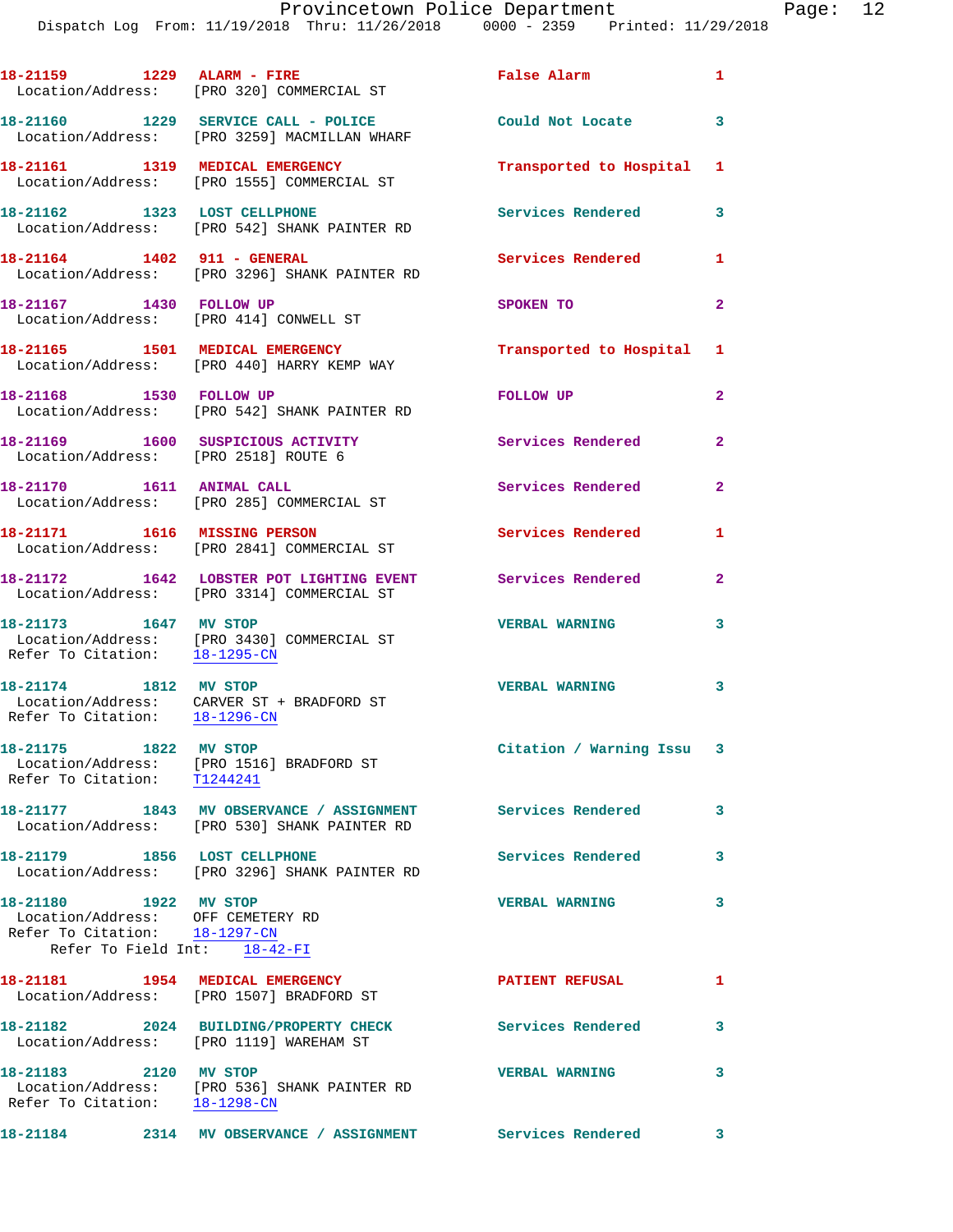|                                                                                        | Provincetown Police Department<br>Dispatch Log From: 11/19/2018 Thru: 11/26/2018 0000 - 2359 Printed: 11/29/2018 |                           |                |
|----------------------------------------------------------------------------------------|------------------------------------------------------------------------------------------------------------------|---------------------------|----------------|
| Location/Address: ROUTE 6 + SNAIL RD                                                   |                                                                                                                  |                           |                |
| 18-21185 2336 MV STOP                                                                  | Location: [PRO 3672] TOWN LINE O/B<br>Refer To Citation: T1244262                                                | Citation / Warning Issu 3 |                |
| For Date: $11/25/2018$ - Sunday                                                        |                                                                                                                  |                           |                |
|                                                                                        | 18-21186 0003 BUILDING/PROPERTY CHECK Services Rendered<br>Location/Address: [PRO 414] CONWELL ST                |                           | 3              |
|                                                                                        | 18-21187 0036 PARK, WALK & TALK<br>Location/Address: [PRO 105] COMMERCIAL ST                                     | Services Rendered         | $\mathbf{2}$   |
|                                                                                        | 18-21188 0043 BUILDING/PROPERTY CHECK BLDG/PROP Checked/Secur<br>Location/Address: [PRO 1952] COMMERCIAL ST      |                           | 3              |
| 18-21189 0043 FOLLOW UP                                                                | Location/Address: [PRO 542] SHANK PAINTER RD                                                                     | SPOKEN TO                 | $\mathbf{2}$   |
| 18-21190 0048 BAR CHECK                                                                | Location/Address: [PRO 3443] COMMERCIAL ST                                                                       | No Action Required        | $\overline{2}$ |
|                                                                                        | 18-21191 0054 BUILDING/PROPERTY CHECK BLDG/PROP Checked/Secur<br>Location/Address: [PRO 526] RYDER ST EXT        |                           | 3              |
|                                                                                        | 18-21192 0101 BUILDING/PROPERTY CHECK BLDG/PROP Checked/Secur<br>Location/Address: [PRO 3317] CEMETERY RD        |                           | 3              |
|                                                                                        | 18-21193 0105 MV OBSERVANCE / ASSIGNMENT No Action Required<br>Location/Address: BRADFORD ST + JOHNSON ST        |                           | 3              |
| 18-21194 0127 MV STOP                                                                  | Location/Address: [PRO 606] CONWELL ST<br>Refer To Citation: T1244485                                            | Citation / Warning Issu   | 3              |
|                                                                                        |                                                                                                                  |                           | 3              |
| 18-21196 0202 BY-LAW VIOLATION<br>Refer To Citation:                                   | Location/Address: RYDER ST + COMMERCIAL ST<br>T1244263                                                           | Citation / Warning Issu 2 |                |
|                                                                                        | 18-21197 0446 MV OBSERVANCE / ASSIGNMENT<br>Location/Address: HOWLAND ST + BRADFORD ST                           | <b>No Action Required</b> | 3              |
|                                                                                        | 18-21198 0504 BUILDING/PROPERTY CHECK BLDG/PROP Checked/Secur<br>Location/Address: [PRO 3259] MACMILLAN WHARF    |                           | 3              |
| 18-21199 0509 MV STOP<br>Location/Address: HOWLAND ST<br>Refer To Citation: 18-1299-CN |                                                                                                                  | <b>VERBAL WARNING</b>     | 3              |
| Refer To Citation: 18-1300-CN                                                          | 18-21200 0510 MV STOP<br>Location/Address: [PRO 3004] BRADFORD ST                                                | <b>VERBAL WARNING</b>     | 3              |
| Location/Address: ROUTE 6 + HOWLAND ST                                                 | 18-21201 0517 MV OBSERVANCE / ASSIGNMENT Services Rendered                                                       |                           | 3              |
|                                                                                        | 18-21202 0551 BUILDING/PROPERTY CHECK<br>Location/Address: [PRO 2540] RACE POINT RD                              | <b>Services Rendered</b>  | 3              |
| 18-21203 0744 MEDICAL EMERGENCY<br>Location/Address: GOSNOLD ST                        |                                                                                                                  | Transported to Hospital   | 1              |
|                                                                                        | 18-21206 1137 PARK, WALK & TALK<br>Location/Address: [PRO 3317] CEMETERY RD                                      | Services Rendered         | 2              |
|                                                                                        | 18-21207 1249 MV OBSERVANCE / ASSIGNMENT                                                                         | Services Rendered         | 3              |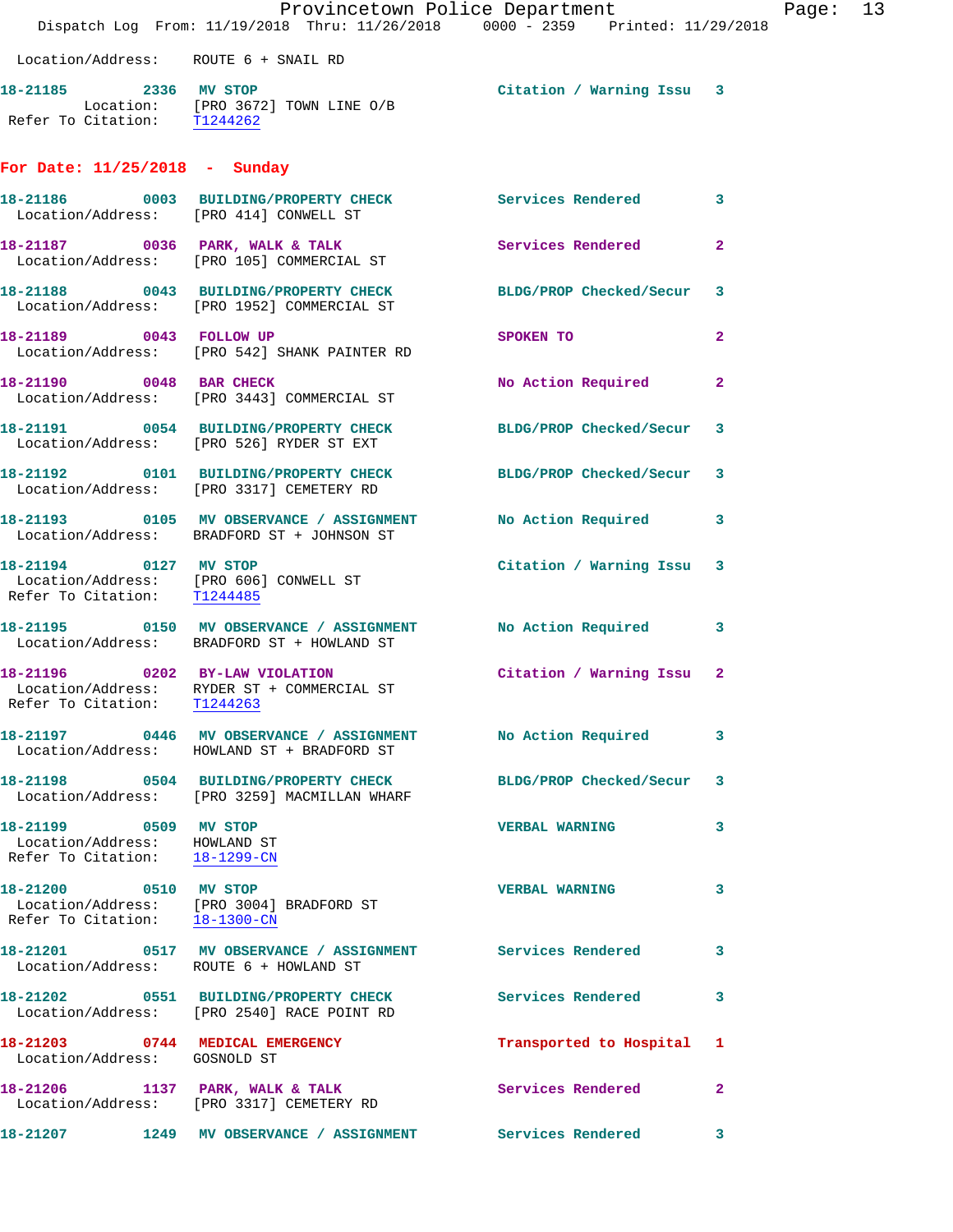|                                     | Provincetown Police Department<br>Dispatch Log From: 11/19/2018 Thru: 11/26/2018 0000 - 2359 Printed: 11/29/2018 |                          |                         |
|-------------------------------------|------------------------------------------------------------------------------------------------------------------|--------------------------|-------------------------|
|                                     | Location/Address: SNAIL RD + COMMERCIAL ST                                                                       |                          |                         |
|                                     | 18-21210 1520 MEDICAL EMERGENCY<br>Location/Address: [PRO 1011] NELSON AVE                                       | Transported to Hospital  | 1                       |
| Refer To Field Int: 18-43-FI        | 18-21211 1612 BUILDING/PROPERTY CHECK<br>Location/Address: [PRO 1119] WAREHAM ST                                 | Services Rendered        | 3                       |
|                                     | 18-21212 1628 SUDDEN DEATH<br>Location/Address: [PRO 2548] HOWLAND ST                                            | Services Rendered        | 1                       |
|                                     | 18-21213 1854 MEDICAL EMERGENCY<br>Location/Address: [PRO 2737] COMMERCIAL ST                                    | Transported to Hospital  | 1                       |
|                                     | 18-21214 1915 BUILDING/PROPERTY CHECK<br>Location/Address: [PRO 1119] WAREHAM ST                                 | <b>Services Rendered</b> | 3                       |
| 18-21215 1918 FOLLOW UP             | Location/Address: [PRO 542] SHANK PAINTER RD                                                                     | SPOKEN TO                | $\overline{\mathbf{2}}$ |
|                                     | 18-21216 1954 FOLLOW UP<br>Location/Address: [PRO 542] SHANK PAINTER RD                                          | SPOKEN TO                | $\overline{2}$          |
|                                     | 18-21217 2116 MV OBSERVANCE / ASSIGNMENT<br>Location/Address: HOWLAND ST + BRADFORD ST                           | No Action Required       | 3                       |
|                                     | 18-21218 2124 COMPLAINT - GENERAL<br>Location/Address: [PRO 484] MASONIC PL                                      | SPOKEN TO                | 3                       |
|                                     | 18-21219 2312 MV OBSERVANCE / ASSIGNMENT Services Rendered<br>Location/Address: HOWLAND ST + BRADFORD ST         |                          | 3                       |
|                                     | 18-21220 2316 BUILDING/PROPERTY CHECK<br>Location/Address: [PRO 3430] COMMERCIAL ST                              | BLDG/PROP Checked/Secur  | 3                       |
|                                     | 18-21221 2324 BUILDING/PROPERTY CHECK<br>Location/Address: [PRO 2483] COMMERCIAL ST                              | BLDG/PROP Checked/Secur  | 3                       |
|                                     | 18-21222 2327 BUILDING/PROPERTY CHECK<br>Location/Address: [PRO 526] RYDER ST EXT                                | Services Rendered        | 3                       |
| 18-21223                            | 2339 BUILDING/PROPERTY CHECK Services Rendered<br>Location/Address: [PRO 2481] TREMONT ST                        |                          | 3                       |
|                                     | 18-21224 2345 BUILDING/PROPERTY CHECK<br>Location/Address: [PRO 2490] PROVINCELANDS RD                           | BLDG/PROP Checked/Secur  | 3                       |
|                                     | 18-21225 2348 BUILDING/PROPERTY CHECK<br>Location/Address: [PRO 1119] WAREHAM ST                                 | <b>Services Rendered</b> | 3                       |
|                                     | 18-21226 2351 MV OBSERVANCE / ASSIGNMENT Services Rendered<br>Location/Address: BRADFORD ST + RYDER ST           |                          | 3                       |
|                                     | 18-21227 2356 BUILDING/PROPERTY CHECK<br>Location/Address: [PRO 526] RYDER ST EXT                                | BLDG/PROP Checked/Secur  | 3                       |
| For Date: $11/26/2018$ - Monday     |                                                                                                                  |                          |                         |
|                                     | 18-21228 0012 BUILDING/PROPERTY CHECK<br>Location/Address: [PRO 2898] JEROME SMITH RD                            | BLDG/PROP Checked/Secur  | 3                       |
| Location/Address: [PRO 521] ROUTE 6 | 18-21229 0038 BUILDING/PROPERTY CHECK                                                                            | <b>Services Rendered</b> | 3                       |
|                                     | Location/Address: BRADFORD ST + STANDISH ST                                                                      |                          | 3                       |
|                                     | 18-21231  0106 MV OBSERVANCE / ASSIGNMENT Services Rendered                                                      |                          | 3                       |

Location/Address: [PRO 2513] ROUTE 6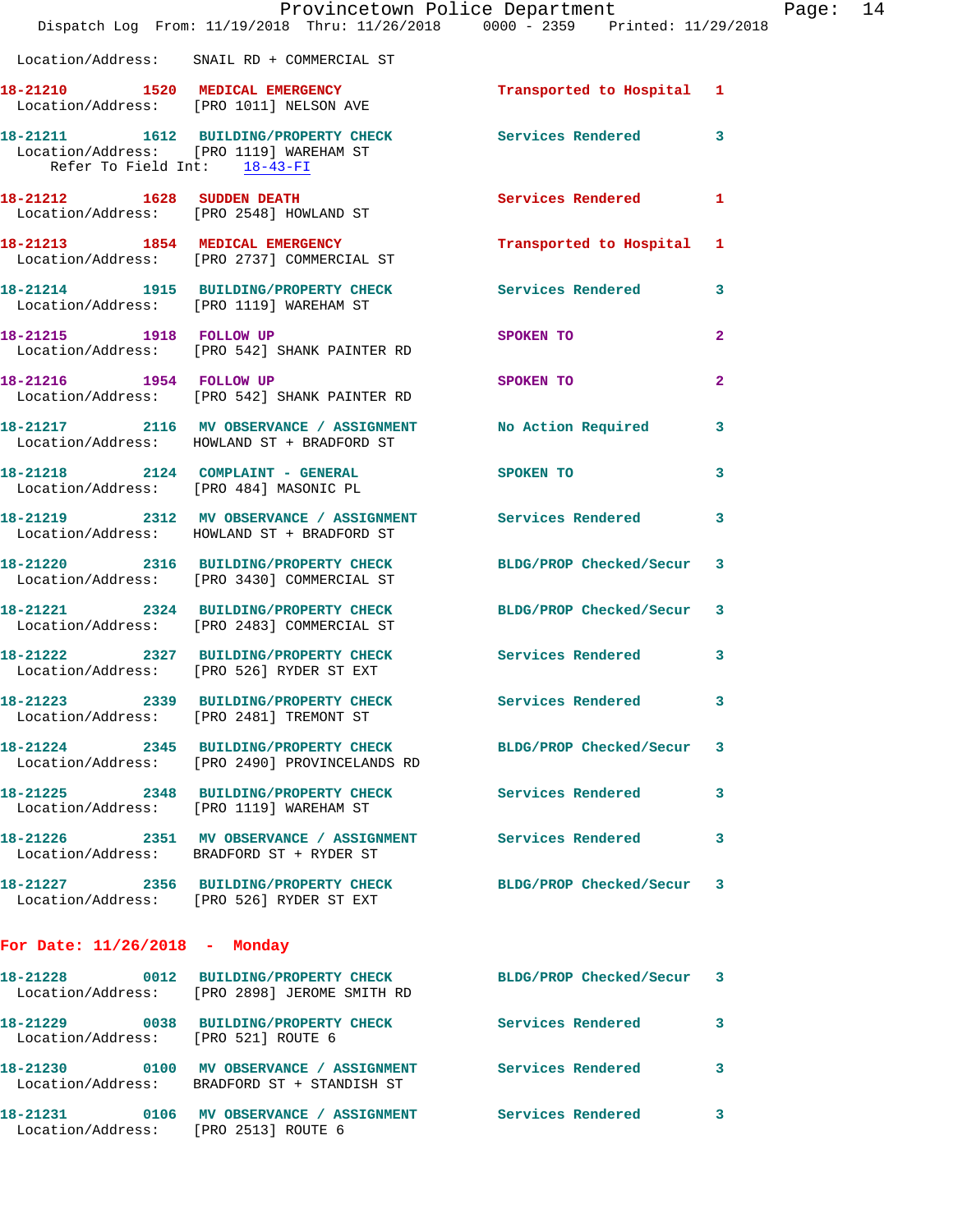| 18-21232 0109 MV STOP                                                                          | Location/Address: RACE POINT RD + STABLE PATH<br>Refer To Citation: $\frac{18-1301-CN}{\pi}$ | <b>VERBAL WARNING</b>     | 3            |
|------------------------------------------------------------------------------------------------|----------------------------------------------------------------------------------------------|---------------------------|--------------|
| Location/Address: [PRO 2520] PRINCE ST                                                         | 18-21233 0144 BUILDING/PROPERTY CHECK                                                        | <b>Services Rendered</b>  | $\mathbf{3}$ |
| Location/Address: WAREHAM ST                                                                   | 18-21234 0206 BUILDING/PROPERTY CHECK                                                        | Services Rendered         | 3            |
| Location/Address: [PRO 4048] ROUTE 6                                                           | 18-21235 0222 MV OBSERVANCE / ASSIGNMENT Services Rendered                                   |                           | 3            |
|                                                                                                | 18-21236 0224 BUILDING/PROPERTY CHECK<br>Location/Address: [PRO 1119] WAREHAM ST             | <b>Services Rendered</b>  | 3            |
|                                                                                                | 18-21237 0249 BUILDING/PROPERTY CHECK<br>Location/Address: [PRO 2499] RACE POINT RD          | Services Rendered         | 3            |
| Location/Address: [PRO 3440] ROUTE 6                                                           | 18-21238 0317 MV OBSERVANCE / ASSIGNMENT                                                     | <b>Services Rendered</b>  | 3            |
|                                                                                                | 18-21239 0428 BUILDING/PROPERTY CHECK<br>Location/Address: [PRO 2540] RACE POINT RD          | Services Rendered         | 3            |
|                                                                                                | 18-21240 0517 BUILDING/PROPERTY CHECK<br>Location/Address: [PRO 1119] WAREHAM ST             | <b>Services Rendered</b>  | 3            |
| Location/Address: ROUTE 6                                                                      | 18-21241 0530 MV OBSERVANCE / ASSIGNMENT Services Rendered                                   |                           | 3            |
| 18-21242 0623 ANIMAL CALL                                                                      | Location/Address: [PRO 155] COMMERCIAL ST                                                    | Referred to Other Agenc   | $\mathbf{2}$ |
|                                                                                                | 18-21243 0707 MV OBSERVANCE / ASSIGNMENT<br>Location/Address: [PRO 3430] COMMERCIAL ST       | <b>Services Rendered</b>  | 3            |
|                                                                                                | 18-21244 0753 BUILDING/PROPERTY CHECK<br>Location/Address: [PRO 2540] RACE POINT RD          | Services Rendered         | 3            |
| Location/Address: [PRO 569] WINSLOW ST                                                         | 18-21245 0759 SERVICE CALL - POLICE                                                          | Services Rendered         | 3            |
|                                                                                                | 18-21246 0813 BUILDING/PROPERTY CHECK<br>Location/Address: [PRO 3259] MACMILLAN WHARF        | Services Rendered         | 3            |
|                                                                                                | 18-21247 0929 BUILDING/PROPERTY CHECK<br>Location/Address: [PRO 1119] WAREHAM ST             | Services Rendered         | 3            |
| 18-21248 0934 MV STOP<br>Location/Address: [PRO 3672] ROUTE 6<br>Refer To Citation: 18-1302-CM |                                                                                              | <b>VERBAL WARNING</b>     | 3            |
|                                                                                                | 18-21249 1006 MV COLLISION<br>Location/Address: [PRO 1217] MECHANIC ST                       | No Action Required        | 1            |
| 18-21251 1043 ASSIST CITIZEN                                                                   | Location/Address: [PRO 1036] CONWELL ST                                                      | SPOKEN TO                 | 3            |
|                                                                                                | 18-21252 1131 BUILDING/PROPERTY CHECK<br>Location/Address: [PRO 3317] CEMETERY RD            | <b>Services Rendered</b>  | 3            |
|                                                                                                | 18-21253 1238 BUILDING/PROPERTY CHECK<br>Location/Address: [PRO 357] COMMERCIAL ST           | Services Rendered         | 3            |
|                                                                                                | 18-21254 1305 MEDICAL EMERGENCY<br>Location/Address: [PRO 440] HARRY KEMP WAY                | Transported to Hospital 1 |              |
|                                                                                                | 18-21256 1324 PARK, WALK & TALK                                                              | Services Rendered 2       |              |

Location/Address: [PRO 300] COMMERCIAL ST